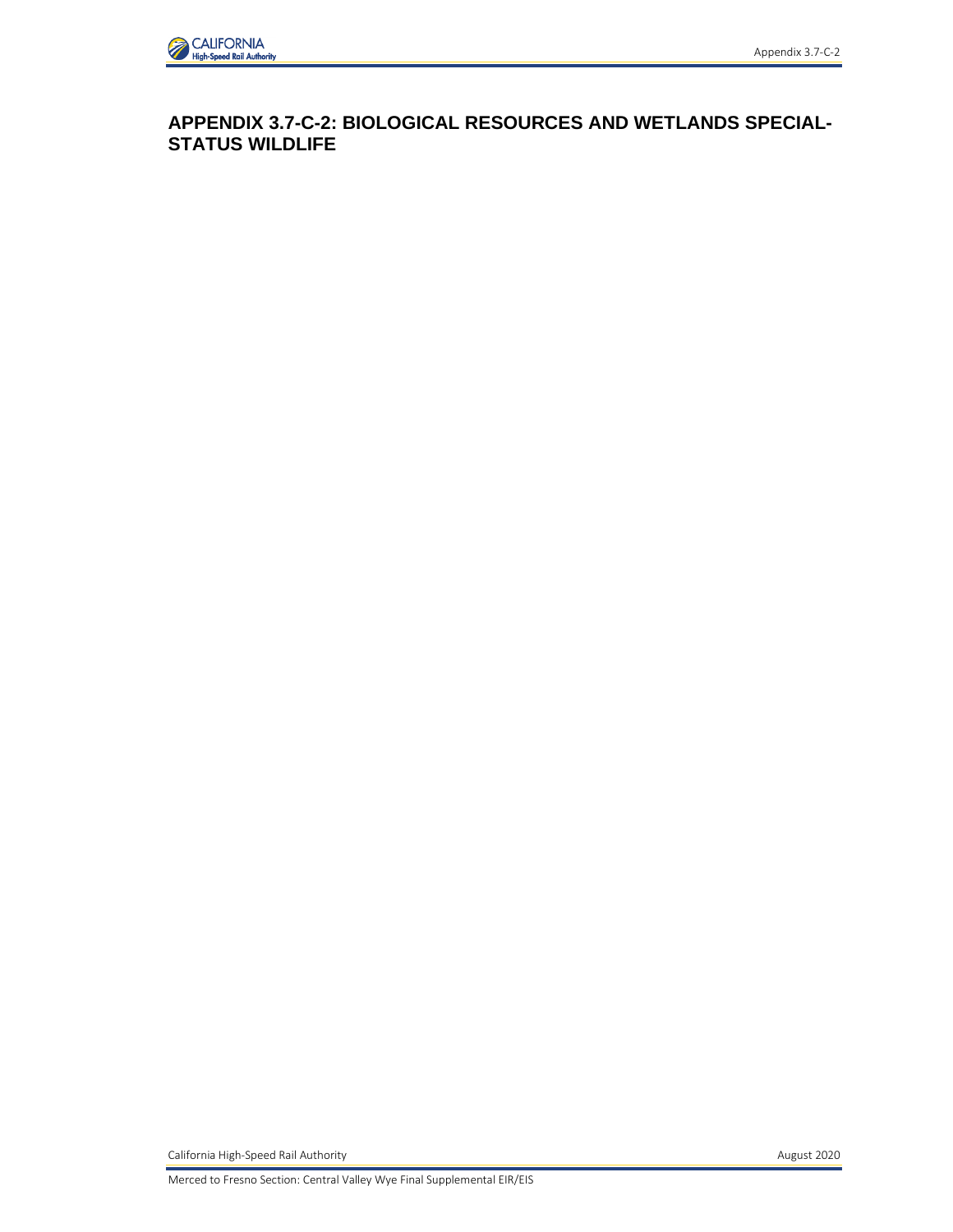

## **APPENDIX 3.7-C-2: BIOLOGICAL RESOURCES AND WETLANDS SPECIAL-STATUS WILDLIFE**

## **Table 1 Special-Status Wildlife Species with Potential to Occur in the Resource Study Area**

| <b>Common Name</b><br><b>Scientific Name</b>                                            | Federal<br>Status <sup>1</sup> | <b>State</b><br>Status <sup>2</sup> | <b>Preferred Habitat</b>                                                                                                                                                                                                                                                                                                                                                                                                                                                                                                                                                            | <b>Potential to Occur</b>                                                                                                                                                                                                                                                                                                                                                                         |
|-----------------------------------------------------------------------------------------|--------------------------------|-------------------------------------|-------------------------------------------------------------------------------------------------------------------------------------------------------------------------------------------------------------------------------------------------------------------------------------------------------------------------------------------------------------------------------------------------------------------------------------------------------------------------------------------------------------------------------------------------------------------------------------|---------------------------------------------------------------------------------------------------------------------------------------------------------------------------------------------------------------------------------------------------------------------------------------------------------------------------------------------------------------------------------------------------|
| Invertebrates                                                                           |                                |                                     |                                                                                                                                                                                                                                                                                                                                                                                                                                                                                                                                                                                     |                                                                                                                                                                                                                                                                                                                                                                                                   |
| Conservancy fairy<br>shrimp<br><b>Branchinecta</b><br>conservatio                       | E                              | $\overline{\phantom{0}}$            | Found in large, turbid pools<br>in the northern 2/3 of the<br>Central Valley; inhabits static<br>pools located in swales<br>formed by old, braided<br>alluvium, filled by<br>winter/spring rains, last until<br>June. Primary constituent<br>elements of critical habitat<br>include: complexes of swales<br>and pools with intermittently<br>or continuously flowing<br>surface water; depressional<br>features that become<br>inundated by winter rains<br>and continuously hold water<br>for a minimum of 19 days;<br>and sources of food and<br>habitat structure within pools. | Potential to Occur: The RSA lies<br>within the known range of the<br>species and vernal pools are<br>present in the resource study area.<br>There are reported CNDDB<br>occurrences within 10 miles of the<br>project footprint, though there are<br>no reported occurrences of this<br>species within the project footprint<br>(CDFW 2016).                                                      |
| Conservancy fairy<br>shrimp *Critical<br>Habitat*<br><b>Branchinecta</b><br>conservatio |                                |                                     |                                                                                                                                                                                                                                                                                                                                                                                                                                                                                                                                                                                     | No critical habitat for this species<br>occurs in the Wildlife RSA.                                                                                                                                                                                                                                                                                                                               |
| Longhorn fairy<br>shrimp<br><b>Branchinecta</b><br>longiantenna                         | E                              |                                     | Inhabits vernal pools,<br>seasonally ponded areas<br>within vernal swales, and<br>ephemeral freshwater<br>habitats.                                                                                                                                                                                                                                                                                                                                                                                                                                                                 | No Potential to Occur: There is a<br>reported occurrence approximately<br>8 miles west of the western-most<br>point of the project footprint in a<br>road-side ditch two miles north of<br>Los Banos (Occurrence 10; CDFW<br>2016). This occurrence is<br>considered by the USFWS as an<br>anomaly and not a sustainable<br>population since only one<br>individual was detected (USFWS<br>2007). |
| Longhorn fairy<br>shrimp *Critical<br>Habitat*<br><b>Branchinecta</b><br>longiantenna   |                                |                                     |                                                                                                                                                                                                                                                                                                                                                                                                                                                                                                                                                                                     | No critical habitat for this species<br>occurs in the Wildlife RSA.                                                                                                                                                                                                                                                                                                                               |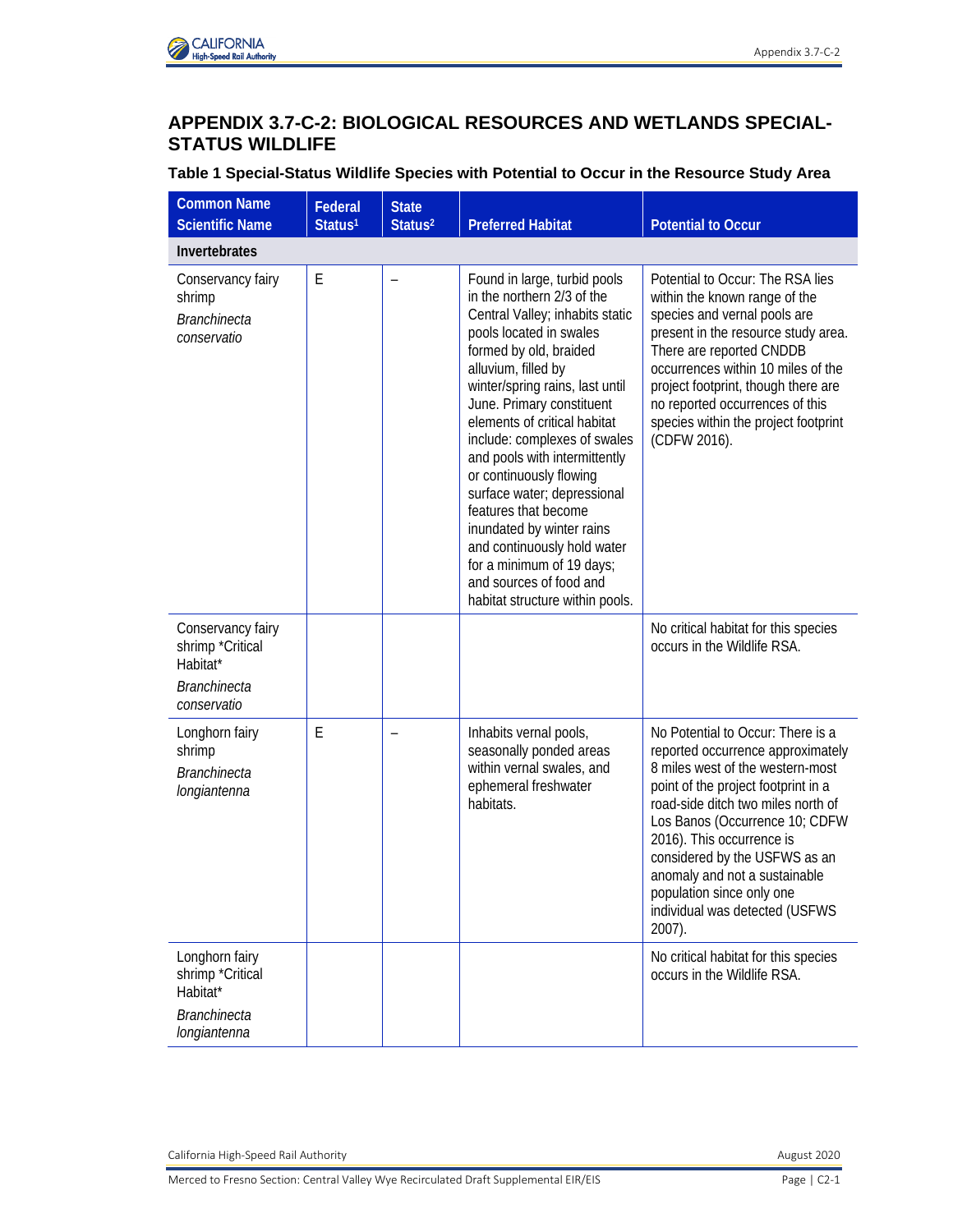| <b>Common Name</b><br><b>Scientific Name</b>                                             | Federal<br>Status <sup>1</sup> | <b>State</b><br>Status <sup>2</sup> | <b>Preferred Habitat</b>                                                                                                                                                                                                                                                                                                                                                                                                                                                                                          | <b>Potential to Occur</b>                                                                                                                                                                                                                                                                                                                       |
|------------------------------------------------------------------------------------------|--------------------------------|-------------------------------------|-------------------------------------------------------------------------------------------------------------------------------------------------------------------------------------------------------------------------------------------------------------------------------------------------------------------------------------------------------------------------------------------------------------------------------------------------------------------------------------------------------------------|-------------------------------------------------------------------------------------------------------------------------------------------------------------------------------------------------------------------------------------------------------------------------------------------------------------------------------------------------|
| Vernal pool fairy<br>shrimp<br>Branchinecta lynchi                                       | T                              |                                     | Vernal pools; inhabit small,<br>clear-water sandstone<br>depression pools and<br>grassed swale, earth slump,<br>or basalt-flow depression<br>pools. Primary constituent<br>elements of critical habitat<br>include: complexes of swales<br>and pools with intermittently<br>or continuously flowing<br>surface water; depressional<br>features that become<br>inundated by winter rains<br>and continuously hold water<br>for a minimum of 18 days;<br>and sources of food and<br>habitat structure within pools. | Potential to Occur: The RSA lies<br>within the known range of the<br>species and vernal pools are<br>present in the resource study area.<br>There are reported CNDDB<br>occurrences within 10 miles of the<br>project footprint, though there are<br>no reported occurrences of this<br>species within the project footprint<br>(CDFW 2016).    |
| Vernal pool fairy<br>shrimp *Critical<br>Habitat*<br>Branchinecta lynchi                 |                                |                                     |                                                                                                                                                                                                                                                                                                                                                                                                                                                                                                                   | Designated critical habitat for this<br>species occurs within the project<br>footprint.                                                                                                                                                                                                                                                         |
| Valley elderberry<br>longhorn beetle<br>Desmocerus<br>californicus<br>dimorphus          | $\mathsf{T}$                   |                                     | Elderberry shrubs with stem<br>diameters of $>1$ inch.<br>Species always found close<br>to host plant. Larvae may<br>remain in stems for up to 2<br>years.                                                                                                                                                                                                                                                                                                                                                        | Potential to Occur: The RSA lies<br>within the known range of the<br>species and suitable habitat is<br>present in the resource study area.<br>There are reported CNDDB<br>occurrences within 10 miles of the<br>project footprint, though there are<br>no reported occurrences of this<br>species within the project footprint<br>(CDFW 2016). |
| Valley elderberry<br>longhorn beetle<br>*Critical Habitat*<br>Desmocerus<br>californicus |                                |                                     |                                                                                                                                                                                                                                                                                                                                                                                                                                                                                                                   | No critical habitat for this species<br>occurs in the project footprint.                                                                                                                                                                                                                                                                        |
| dimorphus                                                                                |                                |                                     |                                                                                                                                                                                                                                                                                                                                                                                                                                                                                                                   |                                                                                                                                                                                                                                                                                                                                                 |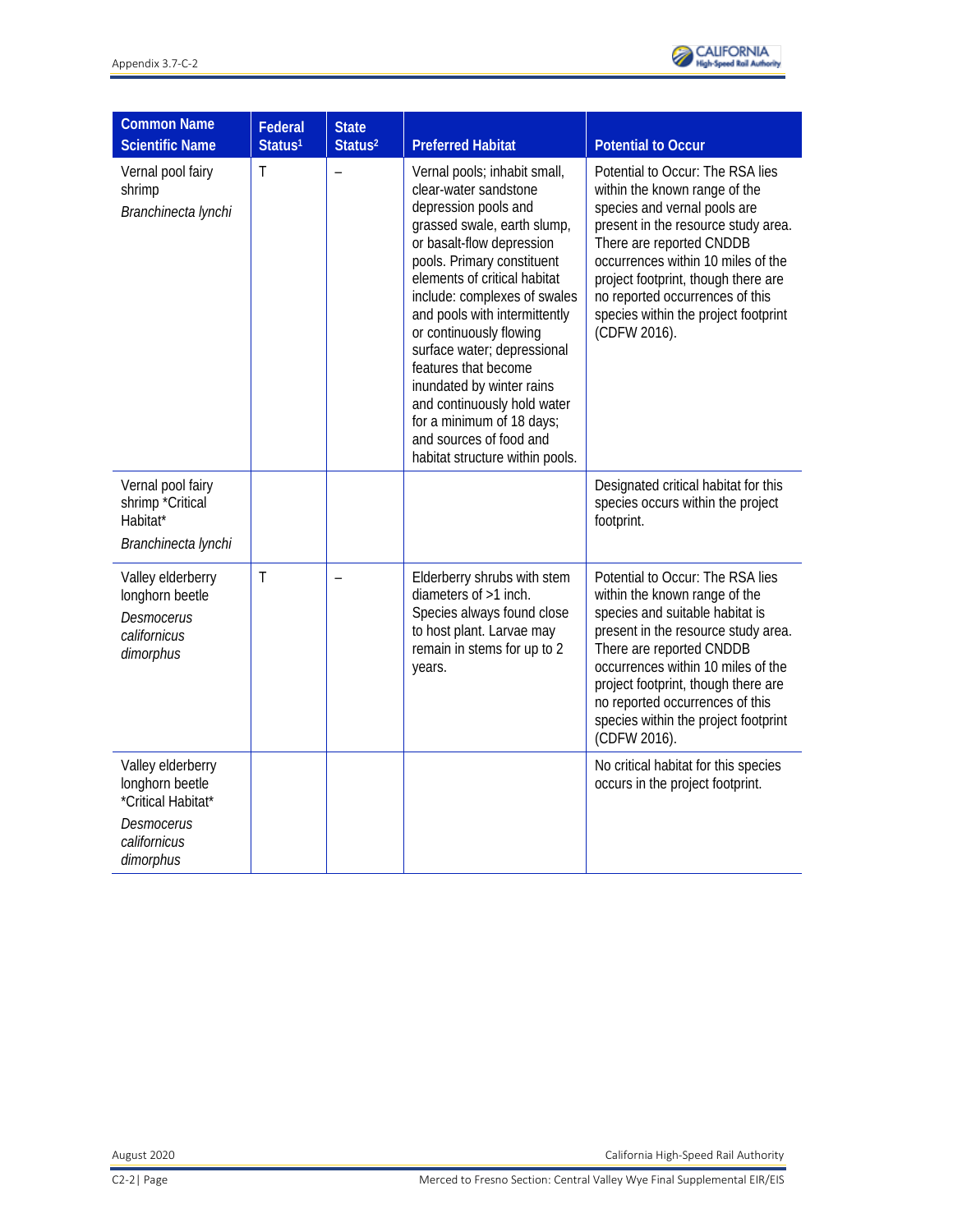

| <b>Common Name</b><br><b>Scientific Name</b>                              | <b>Federal</b><br>Status <sup>1</sup> | <b>State</b><br>Status <sup>2</sup> | <b>Preferred Habitat</b>                                                                                                                                                                                                                                                                                                                                                                                                                                                                                                                                       | <b>Potential to Occur</b>                                                                                                                                                                                                                                                                                                                    |
|---------------------------------------------------------------------------|---------------------------------------|-------------------------------------|----------------------------------------------------------------------------------------------------------------------------------------------------------------------------------------------------------------------------------------------------------------------------------------------------------------------------------------------------------------------------------------------------------------------------------------------------------------------------------------------------------------------------------------------------------------|----------------------------------------------------------------------------------------------------------------------------------------------------------------------------------------------------------------------------------------------------------------------------------------------------------------------------------------------|
| Vernal pool tadpole<br>shrimp<br>Lepidurus packardi                       | E                                     |                                     | Seasonal pools in unplowed<br>grassland with old alluvial<br>soils underlain by hardpan or<br>in sandstone depressions,<br>water in the pools has very<br>low alkalinity and<br>conductivity. Primary<br>constituent elements of<br>critical habitat include:<br>complexes of swales and<br>pools with intermittently or<br>continuously flowing surface<br>water; depressional features<br>that become inundated by<br>winter rains and continuously<br>hold water for a minimum of<br>41 days; and sources of food<br>and habitat structure within<br>pools. | Potential to Occur: The RSA lies<br>within the known range of the<br>species and vernal pools are<br>present in the resource study area.<br>There are reported CNDDB<br>occurrences within 10 miles of the<br>project footprint, though there are<br>no reported occurrences of this<br>species within the project footprint<br>(CDFW 2016). |
| Vernal pool tadpole<br>shrimp *Critical<br>Habitat*<br>Lepidurus packardi |                                       |                                     |                                                                                                                                                                                                                                                                                                                                                                                                                                                                                                                                                                | Designated critical habitat for this<br>species occurs within the project<br>footprint.                                                                                                                                                                                                                                                      |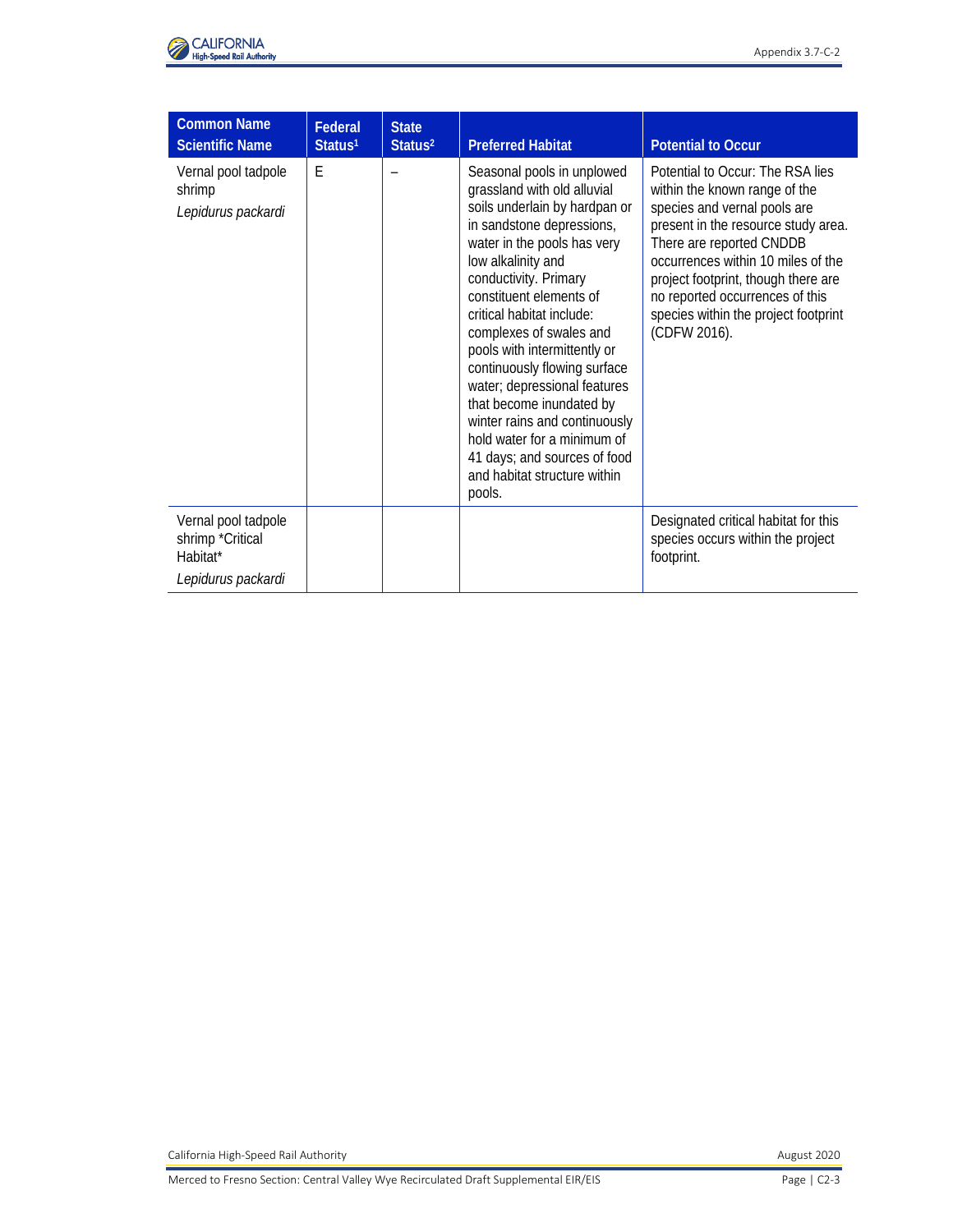

| <b>Common Name</b><br><b>Scientific Name</b> | Federal<br>Status <sup>1</sup> | <b>State</b><br>Status <sup>2</sup> | <b>Preferred Habitat</b>                                                                                                                                                                                                                                                                                                                                                                                                                                                                                                                                                                                                                                                                                                                                                                                                                                                                                                                                                                                                                                                                                                                                        | <b>Potential to Occur</b>                                                                                                                                                                                                            |
|----------------------------------------------|--------------------------------|-------------------------------------|-----------------------------------------------------------------------------------------------------------------------------------------------------------------------------------------------------------------------------------------------------------------------------------------------------------------------------------------------------------------------------------------------------------------------------------------------------------------------------------------------------------------------------------------------------------------------------------------------------------------------------------------------------------------------------------------------------------------------------------------------------------------------------------------------------------------------------------------------------------------------------------------------------------------------------------------------------------------------------------------------------------------------------------------------------------------------------------------------------------------------------------------------------------------|--------------------------------------------------------------------------------------------------------------------------------------------------------------------------------------------------------------------------------------|
| Crotch bumble bee                            |                                | <b>CE</b>                           | Bumble bees have three<br>basic habitat requirements:<br>suitable nesting sites for the<br>colonies, availability of<br>nectar and pollen from floral<br>resources, and suitable<br>overwintering sites for the<br>queens. Crotch bumble bee<br>inhabits open grassland and<br>scrub habitats and primarily<br>nests underground (Williams<br>et al. 2014). Little is known<br>about the nesting and<br>overwintering sites for Crotch<br>bumble bee, however similar<br>species typically overwinter<br>in soft, disturbed soil<br>(Goulson 2010), or under<br>leaf litter or other debris<br>(Williams et al. 2014). Nests<br>are often located<br>underground in abandoned<br>holes made by ground<br>squirrels, mice, and rats, or<br>occasionally abandoned bird<br>nests.<br>Crotch bumble bee is<br>classified as a short-tongued<br>species, and is primarily<br>associated with the following<br>plant families: Fabaceae,<br>Apocynaceae, Asteraceae,<br>Lamiaceae, Boraginaceae<br>(Xerces Society et al. 2018)<br>including plants in the<br>genera Asclepias,<br>Chaenactis, Lupinus,<br>Medicago, Phacelia, and<br>Salvia (Williams et al. 2014). | Potential to Occur: The RSA lies<br>within the known range of the<br>species and suitable grassland<br>and scrub shrub habitat types are<br>present in the resource study area.                                                      |
| Fish                                         |                                |                                     |                                                                                                                                                                                                                                                                                                                                                                                                                                                                                                                                                                                                                                                                                                                                                                                                                                                                                                                                                                                                                                                                                                                                                                 |                                                                                                                                                                                                                                      |
| Kern brook lamprey<br>Lampetra hubbsi        |                                | <b>CSC</b>                          | Silty backwaters of rivers.<br>Ammocoetes favor<br>substrates of mud and sand<br>and adults need riffle habitat<br>with gravel for spawning<br>(Moyle 2002).                                                                                                                                                                                                                                                                                                                                                                                                                                                                                                                                                                                                                                                                                                                                                                                                                                                                                                                                                                                                    | Potential to Occur: Kern brook<br>lamprey could occur in the San<br>Joaquin River during the winter<br>months when flows are adequate.<br>The San Joaquin River would be<br>used as a migratory corridor to<br>eastside tributaries. |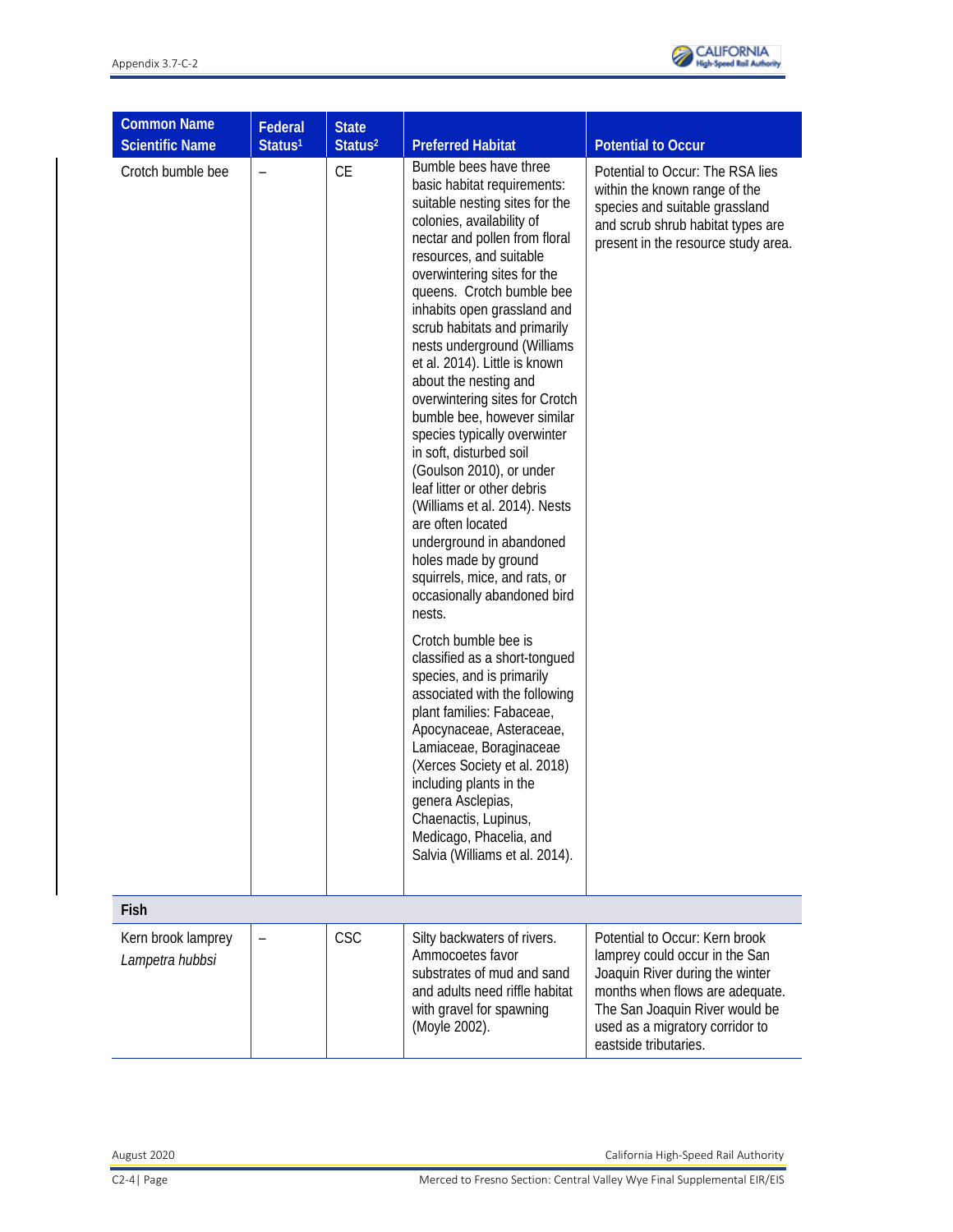

| <b>Common Name</b><br><b>Scientific Name</b>                                               | <b>Federal</b>           | <b>State</b>               | <b>Preferred Habitat</b>                                                                                                                                                                            |                                                                                                                                                                                                                                                                                      |
|--------------------------------------------------------------------------------------------|--------------------------|----------------------------|-----------------------------------------------------------------------------------------------------------------------------------------------------------------------------------------------------|--------------------------------------------------------------------------------------------------------------------------------------------------------------------------------------------------------------------------------------------------------------------------------------|
| <b>Central Valley</b><br>steelhead<br>Oncorhynchus<br>mykiss                               | Status <sup>1</sup><br>Τ | Status <sup>2</sup><br>CSC | Occurs in well-oxygenated,<br>cool, riverine habitat with<br>water temperatures from 7.8<br>to 18°C (Moyle 2002).<br>Habitat types are riffles,<br>runs, and pools.                                 | <b>Potential to Occur</b><br>Potential to Occur: Steelhead<br>could occur in the San Joaquin<br>River during the winter months<br>when flows are adequate. The San<br>Joaquin River would be used as a<br>migratory corridor to eastside<br>tributaries such as the Merced<br>River. |
| <b>Central Valley</b><br>spring-run Chinook<br>salmon<br>Oncorhynchus<br>tshawytscha       | $\mathsf{T}$             | $\mathsf{T}$               | Occurs in well-oxygenated,<br>cool, riverine habitat with<br>water temperatures from 8.0<br>to 12.5°C. Habitat types are<br>riffles, runs, and pools.<br>(Moyle 2002).                              | Potential to Occur: Spring-run<br>Chinook salmon do not currently<br>occur in the San Joaquin River<br>due to lack of flow. They would be<br>introduced in the future when<br>restoration actions begin.                                                                             |
| Winter-run Chinook<br>salmon<br>Oncorhynchus<br>tshawytscha                                | E                        | F                          | Occurs in well-oxygenated,<br>cool, riverine habitat with<br>water temperatures from 8.0<br>to 12.5°C. Habitat types are<br>riffles, runs, and pools.<br>(Moyle 2002).                              | No Potential to Occur. The RSA<br>lies outside of the known range of<br>the species.                                                                                                                                                                                                 |
| Chinook salmon-<br>Central Valley<br>fall/late-fall run ESU<br>Oncorhynchus<br>tshawytscha | <b>SC</b>                | CSC                        | Occurs in well-oxygenated,<br>cool, riverine habitat with<br>water temperatures from 8.0<br>to 12.5°C. Habitat types are<br>riffles, runs, and pools<br>(Moyle 2002).                               | Potential to Occur: Fall-run<br>Chinook salmon could occur in the<br>San Joaquin River during the<br>winter months when flows are<br>adequate. The San Joaquin River<br>would be used as a migratory<br>corridor to eastside tributaries<br>such as the Merced River.                |
| Delta smelt<br>Hypomesus<br>transpacificus                                                 | Τ                        | $\top$                     | Occurs in estuary habitat in<br>the Delta where fresh and<br>brackish water mix in the<br>salinity range of 2-7 parts<br>per thousand (Moyle 2002).                                                 | No Potential to Occur. The RSA<br>lies outside of the known range of<br>the species.                                                                                                                                                                                                 |
| Hardhead<br>Mylopharodon<br>conocephalus                                                   |                          | <b>CSC</b>                 | Reside in low to mid-<br>elevation streams and prefer<br>clear, deep pools and runs<br>with slow velocities. Also<br>occur in reservoirs.                                                           | Potential to Occur: Hardhead<br>could occur in the San Joaquin<br>River during months where river<br>flow is adequate.                                                                                                                                                               |
| San Joaquin roach<br>Lavinia symmetricus                                                   |                          | CSC                        | Found in a wide variety of<br>habitats such as small, warm<br>streams to cold, clear<br>streams. Mainly use pool or<br>slow-moving water habitat<br>with other native fish species<br>(Moyle 2002). | Potential to Occur: Roach could<br>occur in the San Joaquin River<br>during months where river flow is<br>adequate.                                                                                                                                                                  |
| Amphibians                                                                                 |                          |                            |                                                                                                                                                                                                     |                                                                                                                                                                                                                                                                                      |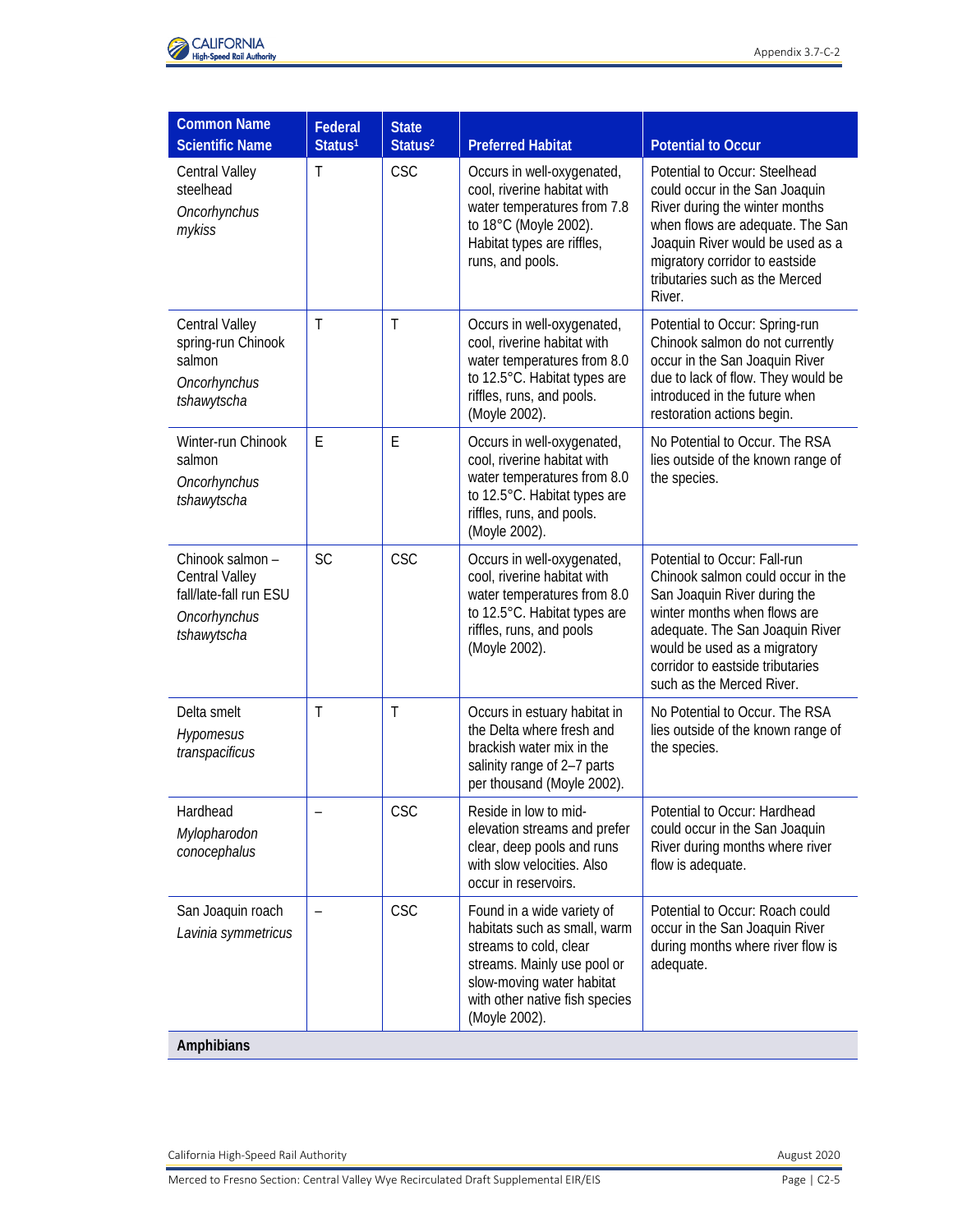

| <b>Common Name</b><br><b>Scientific Name</b>                                       | Federal<br>Status <sup>1</sup> | <b>State</b><br>Status <sup>2</sup> | <b>Preferred Habitat</b>                                                                                                                                                                                                                                                                                                                         | <b>Potential to Occur</b>                                                                                                                                                                                                                                                                                                                                             |
|------------------------------------------------------------------------------------|--------------------------------|-------------------------------------|--------------------------------------------------------------------------------------------------------------------------------------------------------------------------------------------------------------------------------------------------------------------------------------------------------------------------------------------------|-----------------------------------------------------------------------------------------------------------------------------------------------------------------------------------------------------------------------------------------------------------------------------------------------------------------------------------------------------------------------|
| California tiger<br>salamander<br>Ambystoma<br>californiense                       | Τ                              | $\top$                              | Requires vernal pools or<br>other seasonal water<br>sources that remain<br>inundated for a minimum of<br>12 weeks for breeding.<br>Suitable upland habitat<br>includes annual grasslands<br>and grassy understory of<br>valley-foothill hardwood<br>habitats (i.e., oak-savanna).<br>Requires mammal burrows<br>or other underground<br>refuges. | Potential to Occur: The RSA lies<br>within the known range of the<br>species and suitable aquatic and<br>upland habitat is present in the<br>resource study area. There are<br>reported CNDDB occurrences<br>within 10 miles of the project<br>footprint, though there are no<br>reported occurrences of this<br>species within the project footprint<br>(CDFW 2016). |
| California tiger<br>salamander *Critical<br>Habitat*<br>Ambystoma<br>californiense |                                |                                     |                                                                                                                                                                                                                                                                                                                                                  | No critical habitat for this species<br>occurs in the project footprint.                                                                                                                                                                                                                                                                                              |
| Yellow-blotched<br>salamander<br>Ensatina<br>eschescoltzii<br>croceator            |                                | <b>CSC</b>                          |                                                                                                                                                                                                                                                                                                                                                  | No Potential to Occur: The RSA<br>lies outside of the known range of<br>the species.                                                                                                                                                                                                                                                                                  |
| California red-legged<br>frog<br>Rana draytonii                                    | Τ                              | CSC                                 | Pools in marshes, streams,<br>ponds, with emergent<br>vegetation, and typically<br>without predatory fish;<br>require adequate<br>hibernacula such as small<br>mammal burrows and moist<br>leaf litter.                                                                                                                                          | No Potential to Occur: The RSA<br>lies outside of the known range of<br>the species.                                                                                                                                                                                                                                                                                  |
| California red-legged<br>frog Critical Habitat<br>Rana draytonii                   |                                |                                     |                                                                                                                                                                                                                                                                                                                                                  | No critical habitat for this species<br>occurs in the project footprint.                                                                                                                                                                                                                                                                                              |
| Northern leopard<br>frog<br>Lithobates pipiens                                     |                                | CSC                                 | Permanent aquatic habitat<br>such as creeks, wet<br>meadows, and ponds with<br>emergent and submergent<br>vegetation for breeding and<br>overwintering. Nearby dense<br>grass or forb dominated<br>habitats with moist soil for<br>foraging.                                                                                                     | No Potential to Occur: The RSA<br>lies outside of the known range of<br>the species.                                                                                                                                                                                                                                                                                  |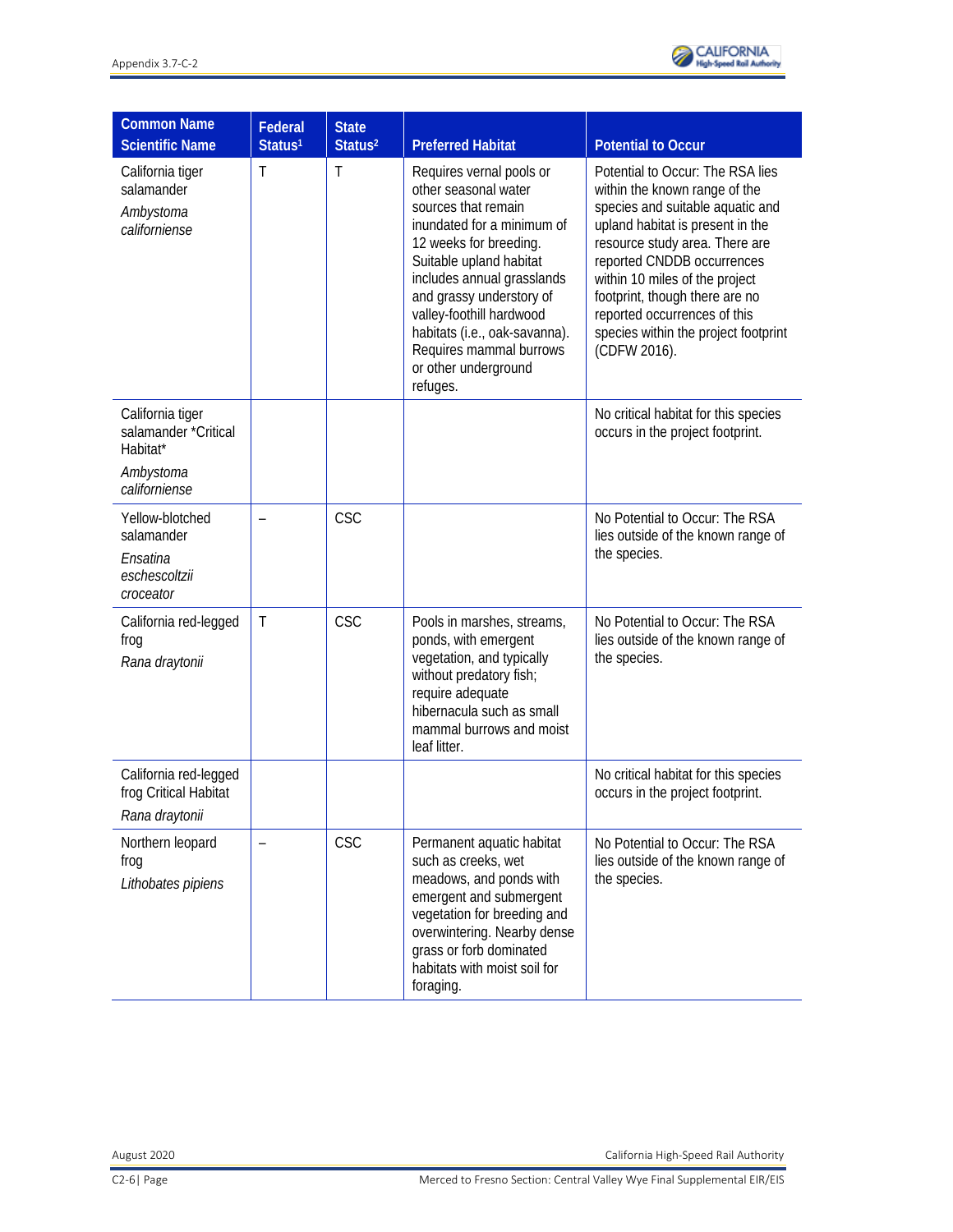

| <b>Common Name</b><br><b>Scientific Name</b>   | Federal<br>Status <sup>1</sup> | <b>State</b><br>Status <sup>2</sup> | <b>Preferred Habitat</b>                                                                                                                                                                                                                                                                                                                                                                               | <b>Potential to Occur</b>                                                                                                                                                                                                                                                                                                                                       |
|------------------------------------------------|--------------------------------|-------------------------------------|--------------------------------------------------------------------------------------------------------------------------------------------------------------------------------------------------------------------------------------------------------------------------------------------------------------------------------------------------------------------------------------------------------|-----------------------------------------------------------------------------------------------------------------------------------------------------------------------------------------------------------------------------------------------------------------------------------------------------------------------------------------------------------------|
| Foothill yellow-<br>legged frog<br>Rana boylii | $\overline{\phantom{0}}$       | <b>CSC</b>                          | Occurs in Klamath<br>Mountains; Cascade, north<br>and south Coast, and<br>Transverse Ranges; and<br>Sierra Nevada up to<br>approximately 6,000 feet.<br>Creeks or rivers in woodland,<br>forest, mixed chaparral, and<br>wet meadow habitats with<br>rock and gravel substrate<br>and low overhanging<br>vegetation along edge.<br>Usually found near riffles<br>with rocks and sunny banks<br>nearby. | No Potential to Occur: The RSA<br>lies outside of the known range of<br>the species.                                                                                                                                                                                                                                                                            |
| Western spadefoot<br>Spea hammondii            |                                | CSC                                 | Grassland and valley-foothill<br>hardwood woodlands, vernal<br>pools, or seasonal wetlands<br>are essential for egg laying.                                                                                                                                                                                                                                                                            | Potential to Occur: The RSA lies<br>within the known range of the<br>species and suitable aquatic and<br>upland habitat is present in the<br>resource study area. There are<br>reported CNDDB occurrences<br>within 10 miles of the project<br>footprint, though there are reported<br>occurrences of this species within<br>the project footprint (CDFW 2016). |
| <b>Reptiles</b>                                |                                |                                     |                                                                                                                                                                                                                                                                                                                                                                                                        |                                                                                                                                                                                                                                                                                                                                                                 |
| Western pond turtle<br>Actinemys<br>marmorata  | $\qquad \qquad -$              | <b>CSC</b>                          | Ponds, marshes, rivers,<br>streams, irrigation ditches,<br>vernal pools. Needs basking<br>sites such as partially<br>submerged logs or rocks,<br>and suitable upland habit<br>(sandy banks or grassy open<br>fields) for egg laying. Fresh,<br>brackish, or saltwater<br>conditions.                                                                                                                   | Potential to Occur: The RSA lies<br>within the known range of the<br>species and suitable aquatic and<br>upland habitat is present in the<br>resource study area. There are<br>reported CNDDB occurrences<br>within 10 miles of the project<br>footprint, though there are reported<br>occurrences of this species within<br>the project footprint (CDFW 2016). |
| Blunt-nosed leopard<br>lizard<br>Gambelia sila | E                              | E/FP                                | Resident of sparsely<br>vegetated alkali and desert<br>scrub habitats, in areas of<br>low topographic relief. Seeks<br>cover in mammal burrows,<br>under shrubs or structures<br>such as fence posts; they do<br>not excavate their own<br>burrows.                                                                                                                                                    | Potential to Occur: The RSA lies<br>within the known range of the<br>species and suitable habitat is<br>present in the resource study area.<br>There are reported CNDDB<br>occurrences within 10 miles of the<br>project footprint, though there are<br>no reported occurrences of this<br>species within the project footprint<br>(CDFW 2016).                 |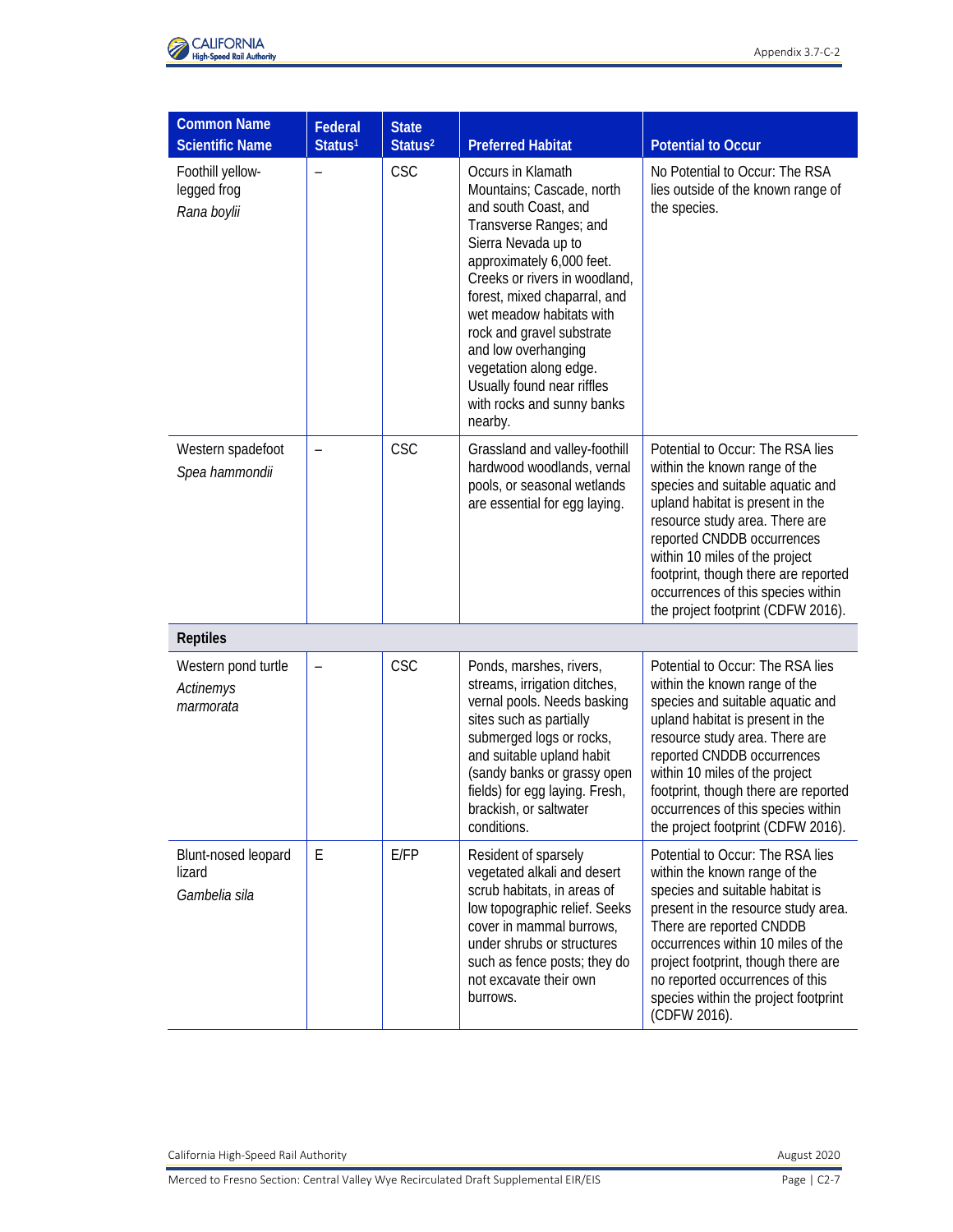

| <b>Common Name</b><br><b>Scientific Name</b>                                  | Federal<br>Status <sup>1</sup> | <b>State</b><br>Status <sup>2</sup> | <b>Preferred Habitat</b>                                                                                                                                                                                                                                                                                                                                                                                                    | <b>Potential to Occur</b>                                                                                                                                                                                                                                                                                                                                       |
|-------------------------------------------------------------------------------|--------------------------------|-------------------------------------|-----------------------------------------------------------------------------------------------------------------------------------------------------------------------------------------------------------------------------------------------------------------------------------------------------------------------------------------------------------------------------------------------------------------------------|-----------------------------------------------------------------------------------------------------------------------------------------------------------------------------------------------------------------------------------------------------------------------------------------------------------------------------------------------------------------|
| Silvery legless lizard<br>Anniella<br>pulchrapulchra                          |                                | CSC                                 | Semi-stabilized sand dunes,<br>areas with sandy soil, and<br>high moisture content,<br>vegetated with oak or pine-<br>oak woodland, chaparral;<br>also wooded stream edges,<br>and occasionally desert-<br>scrub. Bush lupine often is<br>an indicator of suitable<br>conditions. Often found in<br>leaf litter, and under rocks,<br>logs, and driftwood.                                                                   | No Potential to Occur: The RSA<br>lies outside of the known range of<br>the species.                                                                                                                                                                                                                                                                            |
| Coast horned lizard<br>Phrynosoma<br>blainvilli                               |                                | CSC                                 | Sandy loam areas and on<br>alkali flats. Dietary<br>specialists dependent on<br>ants, as well as beetles and<br>other seasonally abundant<br>insects. Forages on the<br>ground in open areas,<br>usually between shrubs and<br>often near an ant nest. Uses<br>small mammal burrows or<br>burrows under surface<br>objects during periods of<br>extended inactivity or<br>hibernation.                                      | Potential to Occur: The RSA lies<br>within the known range of the<br>species and suitable habitat is<br>present in the resource study area.<br>There are no reported CNDDB<br>occurrences within 10 miles of the<br>project footprint (CDFW 2016).                                                                                                              |
| Giant garter snake<br>Thamnophis gigas                                        | T                              | $\top$                              | Found in freshwater marshes<br>and low-gradient streams.<br>Prefers habitat with dense<br>emergent vegetation, deep<br>and shallow pools of water<br>that persist throughout the<br>seasonal cycle of activity,<br>open areas along water<br>margins, and upland habitat<br>with access to structures<br>suitable for hibernation and<br>escape from flooding. Has<br>adapted to drainage canals<br>and irrigation ditches. | Potential to Occur: The RSA lies<br>within the known range of the<br>species and suitable aquatic and<br>upland habitat is present in the<br>resource study area. There are<br>reported CNDDB occurrences<br>within 10 miles of the project<br>footprint, though there are reported<br>occurrences of this species within<br>the project footprint (CDFW 2016). |
| San Joaquin<br>whipsnake<br>Masticophis<br>flagellum ruddocki<br><b>Birds</b> |                                | CSC                                 | Open, dry, treeless areas,<br>including grassland and<br>saltbush scrub. Takes refuge<br>in rodent burrows, under<br>shaded vegetation, and<br>under surface objects.                                                                                                                                                                                                                                                       | No Potential to Occur: The RSA<br>lies outside of the known range of<br>the species.                                                                                                                                                                                                                                                                            |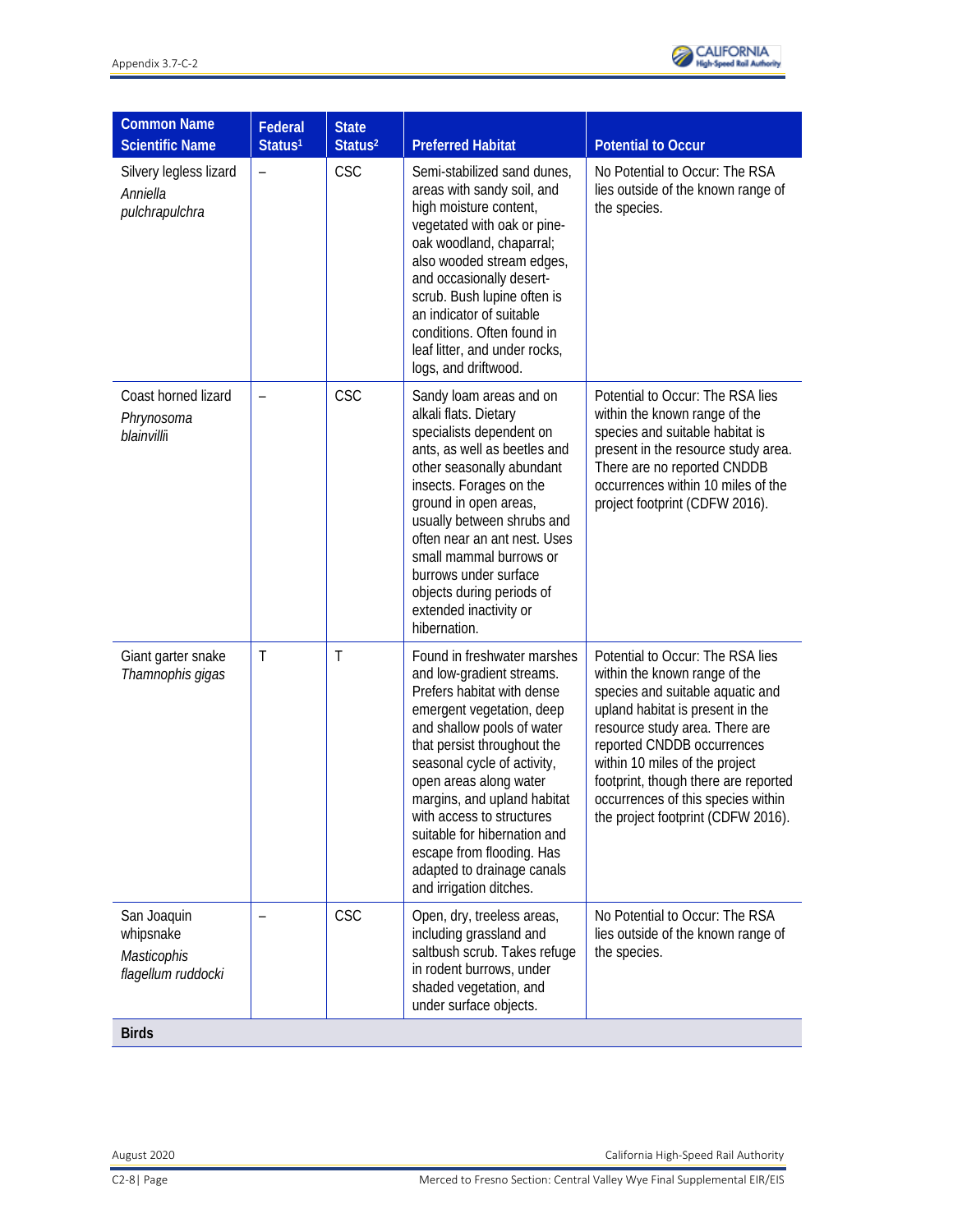

| <b>Common Name</b><br><b>Scientific Name</b>              | Federal<br>Status <sup>1</sup> | <b>State</b><br>Status <sup>2</sup> | <b>Preferred Habitat</b>                                                                                                                                                                                                                                                                                                                                                                                                                                                   | <b>Potential to Occur</b>                                                                                                                                                                                                                          |
|-----------------------------------------------------------|--------------------------------|-------------------------------------|----------------------------------------------------------------------------------------------------------------------------------------------------------------------------------------------------------------------------------------------------------------------------------------------------------------------------------------------------------------------------------------------------------------------------------------------------------------------------|----------------------------------------------------------------------------------------------------------------------------------------------------------------------------------------------------------------------------------------------------|
| American white<br>pelican<br>Pelecanus<br>erythrorhynchos | $\overline{\phantom{0}}$       | <b>CSC</b>                          | Historically, nested at large<br>lakes throughout California;<br>only breeding colonies in the<br>state occur at lower Klamath<br>National Wildlife Refuge,<br>Siskiyou County, and at<br>Clear Lake, Modoc County;<br>winters along the California<br>coast from southern Sonoma<br>County. Frequents<br>freshwater lakes with islands<br>for breeding; inhabits river<br>sloughs, freshwater<br>marshes, salt ponds, and<br>coastal bays during the rest<br>of the year. | Potential to Occur: The RSA lies<br>within the known range of the<br>species and suitable habitat is<br>present in the resource study area.<br>There are no reported CNDDB<br>occurrences within 10 miles of the<br>project footprint (CDFW 2016). |
| Least bittern<br>Ixobrychus exilis                        |                                | CSC                                 | Marshes and along pond<br>edges, where tules and<br>rushes can provide cover;<br>nests are built low in the<br>tules over the water.                                                                                                                                                                                                                                                                                                                                       | Potential to Occur: The RSA lies<br>within the known range of the<br>species and suitable habitat is<br>present in the resource study area.<br>There are no reported CNDDB<br>occurrences within 10 miles of the<br>project footprint (CDFW 2016). |
| Redhead<br>Aythya americana                               |                                | CSC                                 | Habitat includes shallow<br>freshwater lakes, ponds, and<br>marshes. The body of water<br>needs to be at least 28<br>inches deep so that they can<br>dive.                                                                                                                                                                                                                                                                                                                 | Potential to Occur: The RSA lies<br>within the known range of the<br>species and suitable habitat is<br>present in the resource study area.<br>There are no reported CNDDB<br>occurrences within 10 miles of the<br>project footprint (CDFW 2016). |
| Fulvous whistling-<br>duck<br>Dendrocygna bicolor         |                                | CSC                                 | Habitat includes shallow<br>freshwater and coastal<br>marshes. Shows a<br>preference for rice fields and<br>tall-grass areas flooded to a<br>depth of $<$ 0.5 m.                                                                                                                                                                                                                                                                                                           | Potential to Occur: The RSA lies<br>within the known range of the<br>species and suitable habitat is<br>present in the resource study area.<br>There are no reported CNDDB<br>occurrences within 10 miles of the<br>project footprint (CDFW 2016). |
| Golden eagle<br>Aquila chrysaetos                         | <b>BGEPA</b>                   | <b>FP</b>                           | Nests on cliff ledges and<br>large trees in open areas.<br>Forages in open areas such<br>as grassland, low scrub, or<br>open woodlands.                                                                                                                                                                                                                                                                                                                                    | Potential to Occur: The RSA lies<br>within the known range of the<br>species and suitable habitat is<br>present in the resource study area.<br>There are no reported CNDDB<br>occurrences within 10 miles of the<br>project footprint (CDFW 2016). |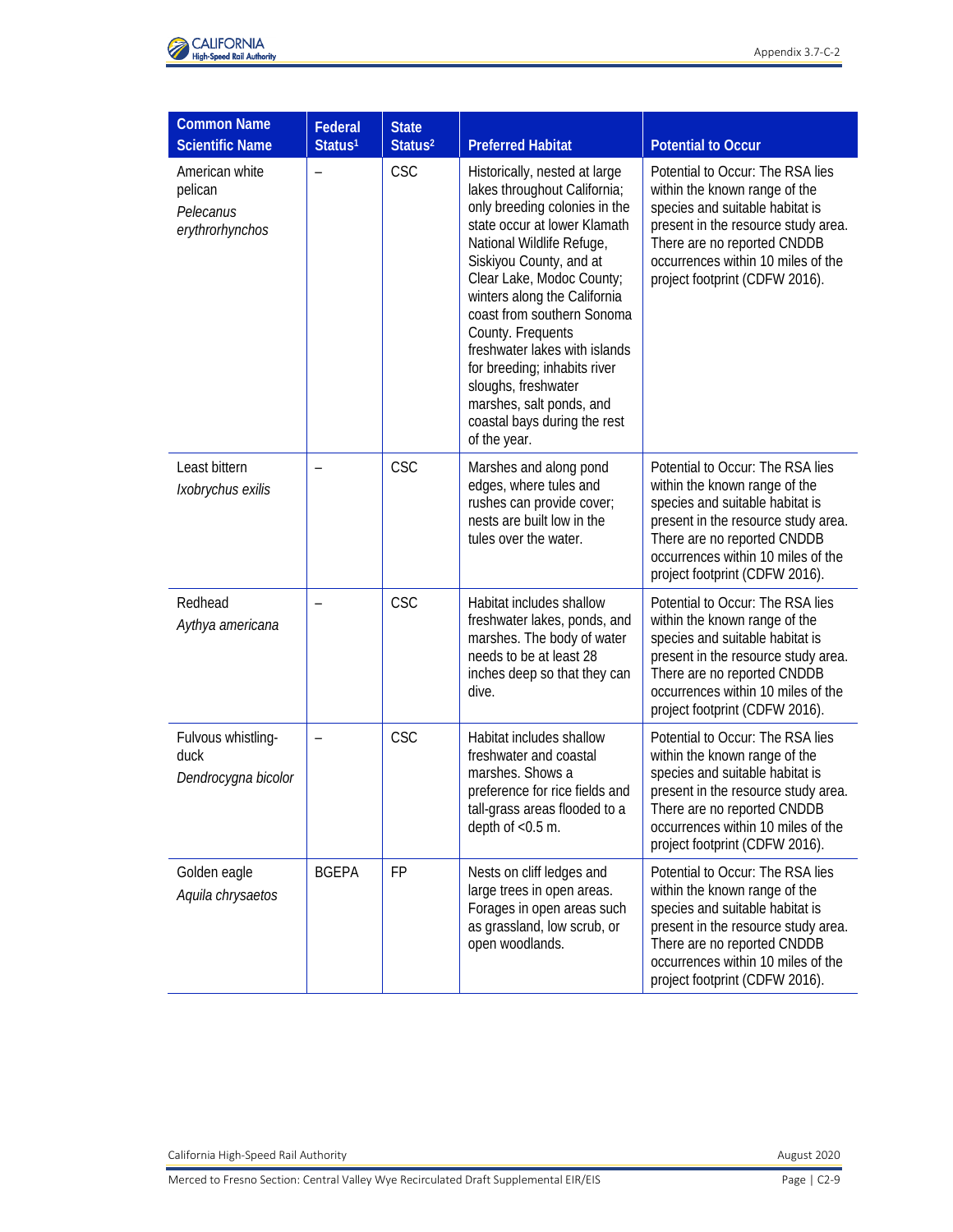

| <b>Common Name</b><br><b>Scientific Name</b>                          | Federal<br>Status <sup>1</sup> | <b>State</b><br>Status <sup>2</sup> | <b>Preferred Habitat</b>                                                                                                                            | <b>Potential to Occur</b>                                                                                                                                                                                                                                                                                                                           |
|-----------------------------------------------------------------------|--------------------------------|-------------------------------------|-----------------------------------------------------------------------------------------------------------------------------------------------------|-----------------------------------------------------------------------------------------------------------------------------------------------------------------------------------------------------------------------------------------------------------------------------------------------------------------------------------------------------|
| Swainson's hawk<br>Buteo swainsoni                                    |                                | <b>ST</b>                           | Nests in larger trees<br>adjacent to grasslands and<br>agricultural fields where it<br>forages.                                                     | Potential to Occur: The RSA lies<br>within the known range of the<br>species and suitable habitat is<br>present in the resource study area.<br>There are several reported<br>CNDDB occurrences within project<br>footprint (CDFW 2016) and project<br>biologists observed nesting in the<br>project footprint during the 2015<br>nesting season.    |
| Northern harrier<br>Cirus cyaneus                                     |                                | CSC                                 | Nests on ground in shrubby<br>vegetation, usually near wet<br>areas. Forages in<br>grasslands, wetlands, and<br>other open areas.                   | Potential to Occur: The RSA lies<br>within the known range of the<br>species and suitable habitat is<br>present in the resource study area.<br>There are no reported CNDDB<br>occurrences within 10 miles of the<br>project footprint (CDFW 2016),<br>though the species was observed<br>in the RSA during the 2014<br>reconnaissance field survey. |
| White-tailed kite<br>Elanus leucurus                                  | $\overline{\phantom{0}}$       | <b>FP</b>                           | Open grasslands with<br>scattered trees for nesting<br>and perching. They often<br>nest in trees adjacent to<br>open areas.                         | Potential to Occur: The RSA lies<br>within the known range of the<br>species and suitable habitat is<br>present in the resource study area.<br>There are no reported CNDDB<br>occurrences within 10 miles of the<br>project footprint (CDFW 2016).                                                                                                  |
| American peregrine<br>falcon<br>Falco peregrinus<br>anatum            | Delisted,<br>BCC               | E/FP                                | Nests and roosts on<br>protected ledges of high<br>cliffs, preys on birds.                                                                          | Potential to Occur: The RSA lies<br>within the known range of the<br>species and suitable habitat is<br>present in the resource study area.<br>There are no reported CNDDB<br>occurrences within 10 miles of the<br>project footprint (CDFW 2016).                                                                                                  |
| California condor<br>Gymnogyps<br>californianus                       | E                              | E                                   | Requires large blocks of<br>open savanna, grasslands,<br>and foothill chaparral with<br>large trees, cliffs, and snags<br>for roosting and nesting. | No Potential to Occur: The RSA<br>lies outside of the known range of<br>the species.                                                                                                                                                                                                                                                                |
| California condor<br>*Critical Habitat*<br>Gymnogyps<br>californianus |                                |                                     |                                                                                                                                                     | No critical habitat for this species<br>occurs in the project footprint.                                                                                                                                                                                                                                                                            |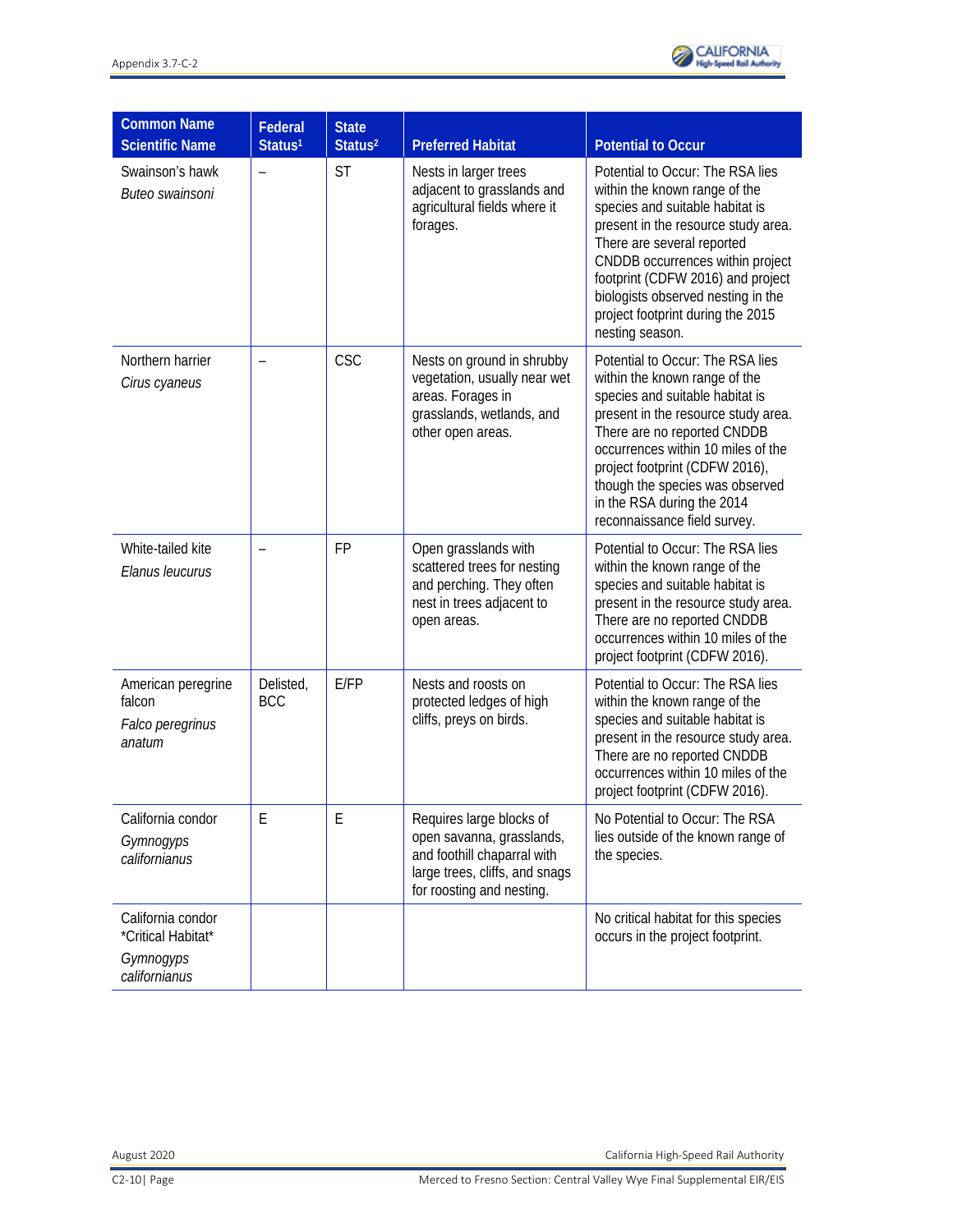

| <b>Common Name</b><br><b>Scientific Name</b>   | Federal<br>Status <sup>1</sup>    | <b>State</b><br>Status <sup>2</sup> | <b>Preferred Habitat</b>                                                                                                                                                                                                                                                                                                                                                                                                                     | <b>Potential to Occur</b>                                                                                                                                                                                                                                                                                                                          |
|------------------------------------------------|-----------------------------------|-------------------------------------|----------------------------------------------------------------------------------------------------------------------------------------------------------------------------------------------------------------------------------------------------------------------------------------------------------------------------------------------------------------------------------------------------------------------------------------------|----------------------------------------------------------------------------------------------------------------------------------------------------------------------------------------------------------------------------------------------------------------------------------------------------------------------------------------------------|
| Bald eagle<br>Haliaeetus<br>leucocephalus      | Delisted/B<br>GEPA,<br><b>BCC</b> | E/FP                                | Ocean shore, lake margins<br>and rivers; mostly nests<br>within 1 mile of water. Nests<br>in large old growth or<br>dominant live trees with open<br>branches, especially<br>ponderosa pine.                                                                                                                                                                                                                                                 | Potential to Occur: The RSA lies<br>within the known range of the<br>species and suitable habitat is<br>present in the resource study area.<br>There are reported CNDDB<br>occurrences within 10 miles of the<br>project footprint, though there are<br>no reported occurrences of this<br>species within the project footprint<br>(CDFW 2016).    |
| Yellow rail<br>Coturnicops<br>noveboracensis   | <b>BCC</b>                        | CSC                                 | Historical records of nests in<br>Mono County east of the<br>Sierra Nevada and formerly<br>Marin County on the coast;<br>winter records also on the<br>coast from Humboldt County<br>to Orange County. Utilizes<br>grassy marshes and wet<br>meadows, building well-<br>concealed firm grass cup<br>nests. Especially secretive<br>and seldom seen.                                                                                          | No Potential to Occur: The RSA<br>lies outside of the known range of<br>the species.                                                                                                                                                                                                                                                               |
| <b>Black rail</b><br>Laterallus<br>jamaicensis | <b>BCC</b>                        | T/FP                                | Permanent resident in the<br>San Francisco Bay and east-<br>ward through the Delta into<br>Placer, Sacramento, and<br>San Joaquin Counties; small<br>populations in Marin, Santa<br>Cruz, San Luis Obispo,<br>Orange, Riverside, and<br>Imperial Counties. Uses<br>matted dead marsh grasses<br>and thick plant stands for<br>cover and concealment.<br>Builds cup nest of loose<br>grasses on ground.<br>Secretive and very rarely<br>seen. | No Potential to Occur: The RSA<br>lies outside of the known range of<br>the species.                                                                                                                                                                                                                                                               |
| Lesser sandhill crane<br>Grus canadensis       | $\overline{\phantom{a}}$          | <b>CSC</b>                          | Forages on waste seed and<br>other grains on agricultural<br>fields. Also consumes<br>invertebrates and small<br>vertebrates. Winter visitors<br>only in the Central Valley.                                                                                                                                                                                                                                                                 | Potential to Occur: The RSA lies<br>within the known range of the<br>species and suitable habitat is<br>present in the resource study area.<br>There are no reported CNDDB<br>occurrences within 10 miles of the<br>project footprint (CDFW 2016),<br>though the species was observed<br>in the RSA during the 2014<br>reconnaissance field survey |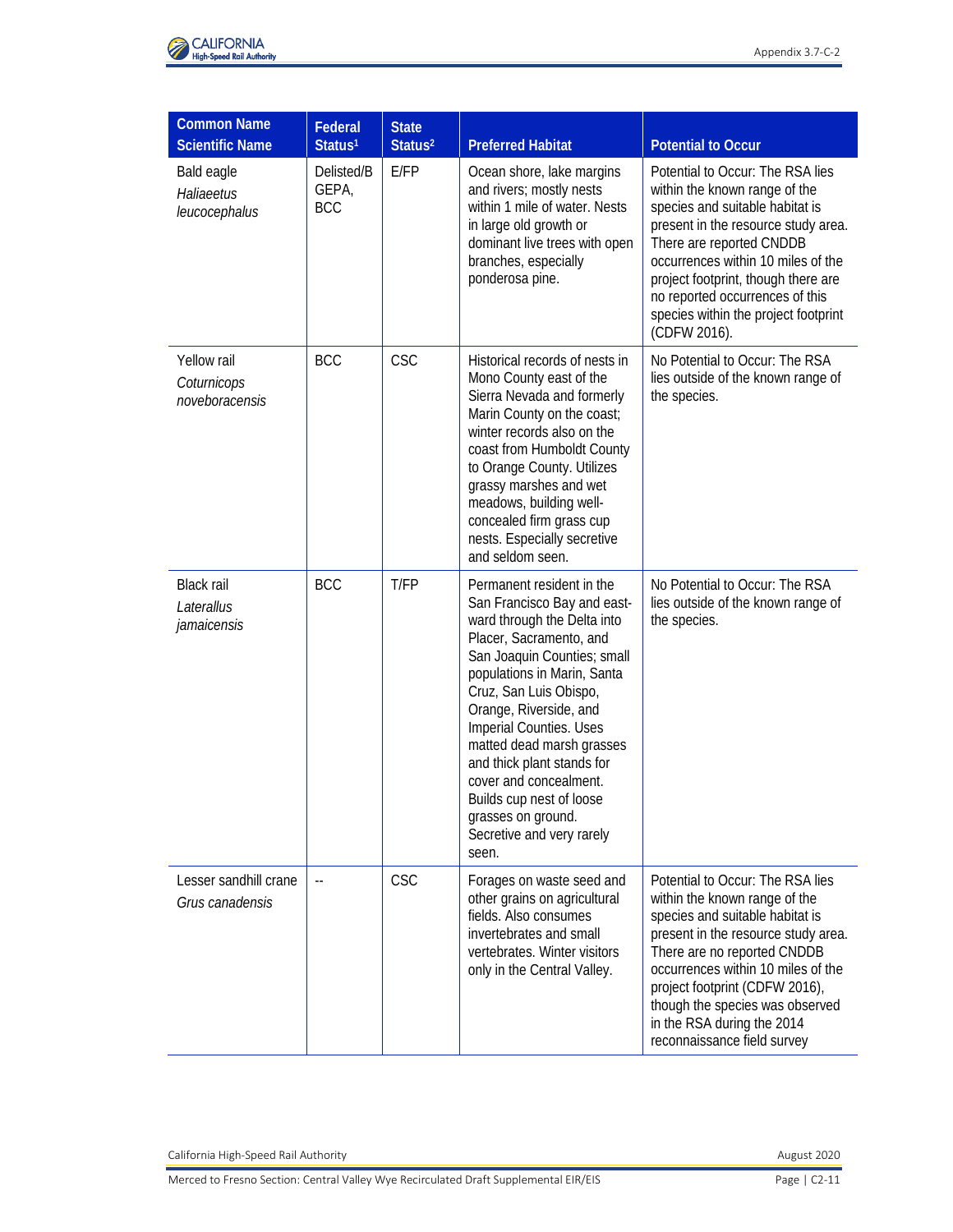

| <b>Common Name</b><br><b>Scientific Name</b>           | Federal<br>Status <sup>1</sup> | <b>State</b><br>Status <sup>2</sup> | <b>Preferred Habitat</b>                                                                                                                                                                                                                                                                                                          | <b>Potential to Occur</b>                                                                                                                                                                                                                                                                                                                           |
|--------------------------------------------------------|--------------------------------|-------------------------------------|-----------------------------------------------------------------------------------------------------------------------------------------------------------------------------------------------------------------------------------------------------------------------------------------------------------------------------------|-----------------------------------------------------------------------------------------------------------------------------------------------------------------------------------------------------------------------------------------------------------------------------------------------------------------------------------------------------|
| Greater sandhill<br>crane<br>Grus canadensis<br>tabida |                                | T/FP                                | Forages on waste seed and<br>other grains on agricultural<br>fields. Also consumes<br>invertebrates and small<br>vertebrates. Winter visitors<br>only in the Central Valley.                                                                                                                                                      | Potential to Occur: The RSA lies<br>within the known range of the<br>species and suitable habitat is<br>present in the resource study area.<br>There are no reported CNDDB<br>occurrences within 10 miles of the<br>project footprint (CDFW 2016),<br>though the species was observed<br>in the RSA during the 2014<br>reconnaissance field survey. |
| Long-billed curlew<br><b>Numenius</b><br>americanus    | <b>BCC</b>                     |                                     | Nests in northeastern<br>California in Modoc,<br>Siskiyou, and Lassen<br>Counties. Winters along the<br>coast and in interior valleys<br>west of Sierra Nevada;<br>during migration frequents<br>lake and river shores,<br>mudflats, salt marshes, and<br>sandy beaches. Uses a<br>grass-lined nest in a hollow<br>on the ground. | Potential to Occur: The RSA lies<br>within the known range of the<br>species and suitable habitat is<br>present in the resource study area.<br>There are no reported CNDDB<br>occurrences within 10 miles of the<br>project footprint (CDFW 2016).                                                                                                  |
| Whimbrel<br>Numenius phaeopus                          | <b>BCC</b>                     |                                     | Breeds in Arctic tundra in<br>Alaska and Canada,<br>especially near coast; uses<br>coastal salt meadows,<br>mudflats, and grassy<br>shoreline slopes during<br>migration. Winters in central<br>and southern California.<br>Nests in clumps of moss or<br>grassy depressions on the<br>ground.                                    | Potential to Occur: The RSA lies<br>within the known range of the<br>species and suitable habitat is<br>present in the resource study area.<br>There are no reported CNDDB<br>occurrences within 10 miles of the<br>project footprint (CDFW 2016).                                                                                                  |
| Red knot<br>Calidris canutus<br>roselaari              | <b>BCC</b>                     |                                     | Breeds in Siberia and<br>northwestern Alaska and<br>winters in Florida, Panama,<br>and Venezuela. Nests on<br>wet, low tundra to dry slopes<br>and ridges. Common locally<br>along sandy beaches and<br>occasionally in the Central<br>Valley during migration.<br>Does not nest in California.                                   | Potential to Occur: The RSA lies<br>within the known range of the<br>species and suitable habitat is<br>present in the resource study area.<br>There are no reported CNDDB<br>occurrences within 10 miles of the<br>project footprint (CDFW 2016).                                                                                                  |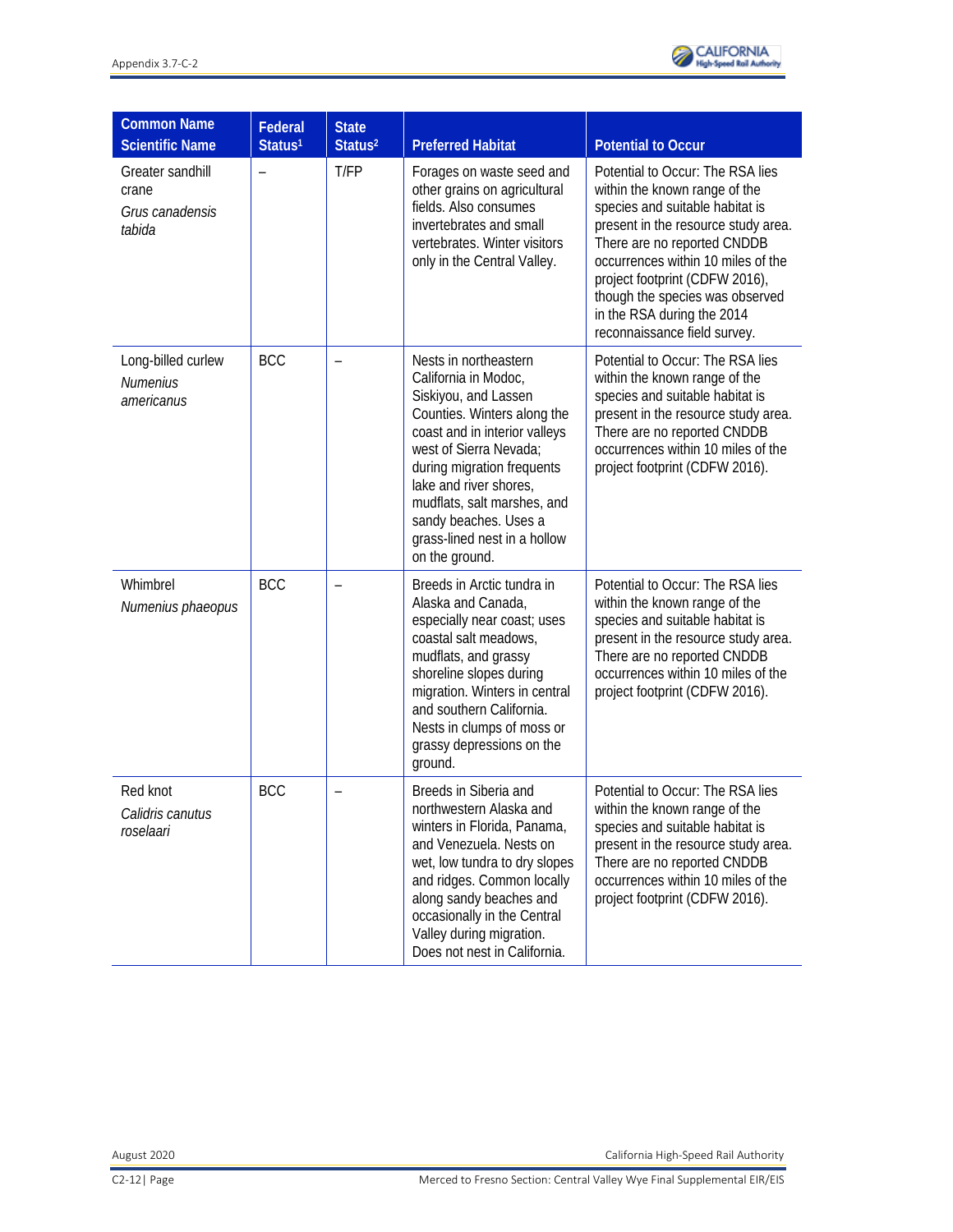

| <b>Common Name</b><br><b>Scientific Name</b>                                         | Federal<br>Status <sup>1</sup> | <b>State</b><br>Status <sup>2</sup> | <b>Preferred Habitat</b>                                                                                                                                                                                                                                                                                                                                                                                                                | <b>Potential to Occur</b>                                                                                                                                                                                                                                                                                                                       |
|--------------------------------------------------------------------------------------|--------------------------------|-------------------------------------|-----------------------------------------------------------------------------------------------------------------------------------------------------------------------------------------------------------------------------------------------------------------------------------------------------------------------------------------------------------------------------------------------------------------------------------------|-------------------------------------------------------------------------------------------------------------------------------------------------------------------------------------------------------------------------------------------------------------------------------------------------------------------------------------------------|
| Western snowy<br>plover (inland<br>population)<br>Charadrius<br>alexandrines nivosus | T                              | <b>CSC</b>                          | Occurs year round in<br>California. Inhabits beaches,<br>dry mud or salt flats, sandy<br>shores of rivers, lakes, and<br>ponds. Nests primarily on<br>coastal beaches, but known<br>to nest in the Central Valley.<br>Breeds in loose colonies.<br>Federal listing applies only to<br>the Pacific coastal<br>population. CDFG "Species<br>of Special Concern"<br>designation refers to both the<br>coastal and interior<br>populations. | Potential to Occur: The RSA lies<br>within the known range of the<br>species and suitable habitat is<br>present in the resource study area.<br>There are no reported CNDDB<br>occurrences within 10 miles of the<br>project footprint (CDFW 2016).                                                                                              |
| Mountain plover<br>Charadrius<br>montanus                                            | PT                             | <b>CSC</b>                          | Does not breed in California;<br>winters in the Central Valley<br>south of Yuba County, along<br>the coast in parts of San Luis<br>Obispo, Santa Barbara,<br>Ventura, and San Diego<br>Counties; parts of Imperial,<br>Riverside, Kern, and Los<br>Angeles Counties                                                                                                                                                                     | Potential to Occur: The RSA lies<br>within the known range of the<br>species and suitable habitat is<br>present in the resource study area.<br>There are reported CNDDB<br>occurrences within 10 miles of the<br>project footprint, though there are<br>no reported occurrences of this<br>species within the project footprint<br>(CDFW 2016). |
| <b>Black tern Chlidonias</b><br>niger                                                | $\overline{\phantom{0}}$       | <b>CSC</b>                          | Spring and summer resident<br>of the Central Valley, Salton<br>Sea, and northeastern<br>California where suitable<br>emergent wetlands occur.<br>Occurs in freshwater<br>wetlands, lakes, ponds,<br>moist grasslands, and<br>agricultural fields; feeds<br>mainly on fish and<br>invertebrates while hovering<br>over water.                                                                                                            | Potential to Occur: The RSA lies<br>within the known range of the<br>species and suitable habitat is<br>present in the resource study area.<br>There are no reported CNDDB<br>occurrences within 10 miles of the<br>project footprint.                                                                                                          |
| Short-billed<br>dowitcher<br>Limnodromus<br>griseus                                  | <b>BCC</b>                     | $\overline{\phantom{0}}$            | Breeds in southern Alaska<br>and parts of Canada and<br>winters along coast from<br>California and Virginia<br>southward. Nests on moist<br>tundra or beside forest pools;<br>visits mudflats, creeks, salt<br>marshes, and tidal estuaries<br>during migration and in<br>winter. Nest is a depression<br>on the ground lined with<br>grass and moss.                                                                                   | No Potential to Occur: The RSA<br>lies outside of the known range of<br>the species.                                                                                                                                                                                                                                                            |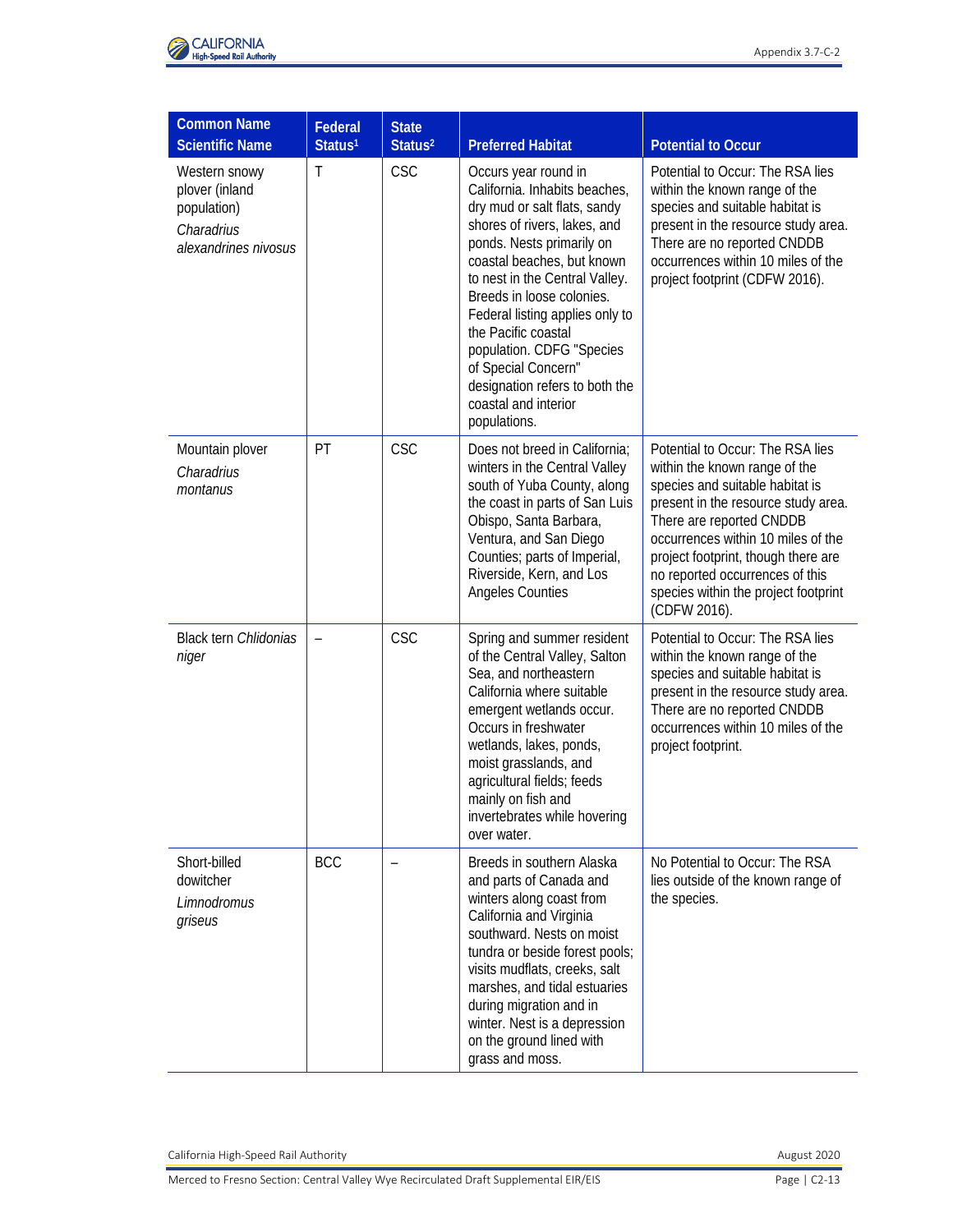

| <b>Common Name</b><br><b>Scientific Name</b>                              | Federal<br>Status <sup>1</sup> | <b>State</b><br>Status <sup>2</sup> | <b>Preferred Habitat</b>                                                                                                                                                                                                                                                                                                                                                                                                                             | <b>Potential to Occur</b>                                                                                                                                                                                                                                                                                                                                                                                                            |
|---------------------------------------------------------------------------|--------------------------------|-------------------------------------|------------------------------------------------------------------------------------------------------------------------------------------------------------------------------------------------------------------------------------------------------------------------------------------------------------------------------------------------------------------------------------------------------------------------------------------------------|--------------------------------------------------------------------------------------------------------------------------------------------------------------------------------------------------------------------------------------------------------------------------------------------------------------------------------------------------------------------------------------------------------------------------------------|
| Marbled godwit<br>Limosa fedoa                                            | <b>BCC</b>                     | $\qquad \qquad -$                   | Breeds on the central plains<br>from Saskatchewan to<br>Minnesota and winters on<br>coasts from California and<br>Virginia southward and along<br>Gulf Coast. Nests on grassy<br>plains; visits salt marshes,<br>tidal creeks, mudflats, and<br>sea beaches on migration.<br>Creates a nest in a slight<br>depression lined with grass<br>on the ground and nests in<br>loose colonies.                                                              | No Potential to Occur: The RSA<br>lies outside of the known range of<br>the species.                                                                                                                                                                                                                                                                                                                                                 |
| Xantu's murrelet<br>Synthiloramphus<br>hypoleucus                         | C, BCC                         | $\mathsf T$                         | Breeds on offshore islands of<br>Baja California and southern<br>California; occasionally<br>wanders north to Vancouver<br>Island. An ocean-going<br>species; nests in colonies on<br>rocky sea islands, laying its<br>eggs among boulders or in<br>crevices off of island<br>beaches.                                                                                                                                                               | No Potential to Occur: The RSA<br>lies outside of the known range of<br>the species.                                                                                                                                                                                                                                                                                                                                                 |
| Western yellow-billed<br>cuckoo<br>Coccyzus<br>americanus<br>occidentalis | C, BCC                         | E                                   | Occurs year round in<br>California range. Inhabits<br>beaches, dry mud or salt<br>flats, sandy shores of rivers,<br>lakes, and ponds. Nests<br>primarily on coastal beaches,<br>but known to nest in the<br>Central Valley. Breeds in<br>loose colonies. Federal<br>listing applies only to the<br>Pacific coastal population.<br><b>CDFG</b> "Species of Special<br>Concern" designation refers<br>to both the coastal and<br>interior populations. | No Potential to Occur: The habitat<br>study area lies within the historical<br>range of the western yellow-billed<br>cuckoo; however, the current<br>distribution of the species in the<br>Central Valley is primarily<br>restricted to isolated breeding<br>populations along the Sacramento<br>River and in the upper Kern River<br>watershed; the habitat study area<br>lies outside of the species'<br>currently accepted range. |
| Short-eared owl<br>Asio flammeus                                          |                                | <b>CSC</b>                          | Freshwater and salt<br>marshes, lowland meadows,<br>and irrigated alfalfa fields;<br>needs dense tules or tall<br>grass for nesting and<br>daytime roosts.                                                                                                                                                                                                                                                                                           | Potential to Occur: The RSA lies<br>within the known range of the<br>species and suitable habitat is<br>present in the resource study area.<br>There are no reported CNDDB<br>occurrences within 10 miles of the<br>project footprint (CDFW 2016).                                                                                                                                                                                   |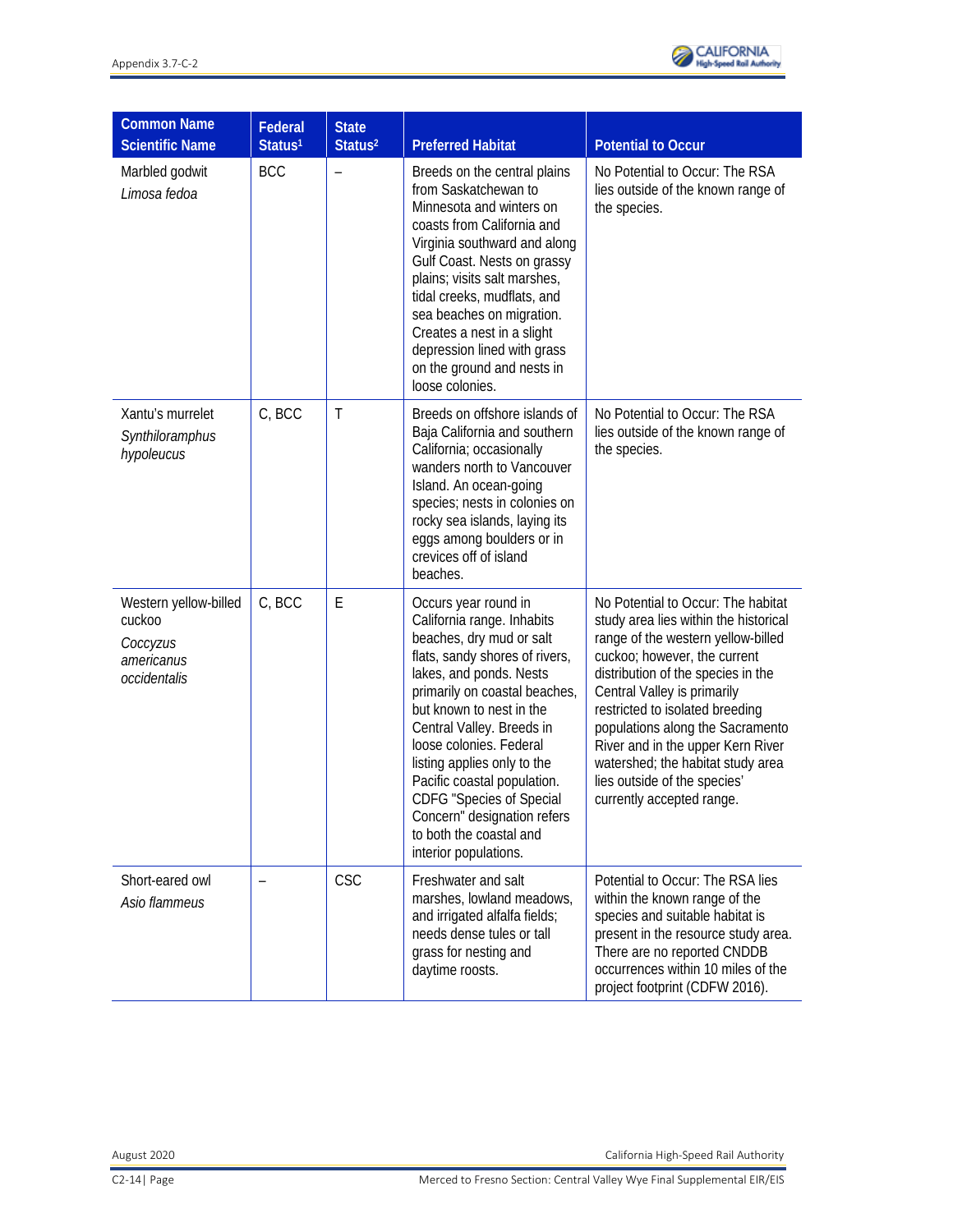

| <b>Common Name</b><br><b>Scientific Name</b>                | Federal<br>Status <sup>1</sup> | <b>State</b><br>Status <sup>2</sup> | <b>Preferred Habitat</b>                                                                                                                                                                                                                                                                                                                                                                                         | <b>Potential to Occur</b>                                                                                                                                                                                                                                                                                                                       |
|-------------------------------------------------------------|--------------------------------|-------------------------------------|------------------------------------------------------------------------------------------------------------------------------------------------------------------------------------------------------------------------------------------------------------------------------------------------------------------------------------------------------------------------------------------------------------------|-------------------------------------------------------------------------------------------------------------------------------------------------------------------------------------------------------------------------------------------------------------------------------------------------------------------------------------------------|
| Long-eared owl<br>Asio otus                                 | $\qquad \qquad -$              | <b>CSC</b>                          | Nests in abandoned crow,<br>hawk, or magpie nests,<br>usually in dense riparian<br>stands of willows,<br>cottonwoods, live oaks, or<br>conifers.                                                                                                                                                                                                                                                                 | Potential to Occur: The RSA lies<br>within the known range of the<br>species and suitable habitat is<br>present in the resource study area.<br>There are no reported CNDDB<br>occurrences within 10 miles of the<br>project footprint (CDFW 2016)                                                                                               |
| Western burrowing<br>owl<br>Athene cunicularia              | <b>BCC</b>                     | <b>CSC</b>                          | Nests and winters in<br>grassland and sparse<br>shrubland habitats<br>throughout California; also<br>can be found in habitats<br>disturbed by human activity;<br>uses abandoned burrows of<br>burrowing mammals for<br>shelter and nest sites.                                                                                                                                                                   | Potential to Occur: The RSA lies<br>within the known range of the<br>species and suitable habitat is<br>present in the resource study area.<br>There are reported CNDDB<br>occurrences within 10 miles of the<br>project footprint, though there are<br>no reported occurrences of this<br>species within the project footprint<br>(CDFW 2016). |
| Flammulated owl<br>Otus flammeolus                          | <b>BCC</b>                     |                                     | Breeds in southern British<br>Columbia south to southern<br>California, Arizona, New<br>Mexico, and western Texas.<br>Winters south of United<br>States. Inhabits coniferous<br>woodlands and forest edges<br>in the Northwest and dry<br>ponderosa pine woods in the<br>Southwest. Nests in a tree<br>hollow or deserted<br>woodpecker hole.                                                                    | No Potential to Occur: The RSA<br>lies outside of the known range of<br>the species.                                                                                                                                                                                                                                                            |
| Spotted owl<br><b>Strix</b><br>occidentalisoccident<br>alis | <b>BCC</b>                     | <b>CSC</b>                          | Occurs throughout its historic<br>range in California,<br>extending along the west<br>side of the Sierra Nevada,<br>some eastern Sierra<br>portions, areas of the central<br>Coast range, and in all major<br>mountains of southern<br>California. Inhabits old-<br>growth coniferous forests<br>and densely wooded<br>canyons. Nests in a natural<br>tree or canyon wall cavity or<br>an abandoned hawk's nest. | No Potential to Occur: The RSA<br>lies outside of the known range of<br>the species.                                                                                                                                                                                                                                                            |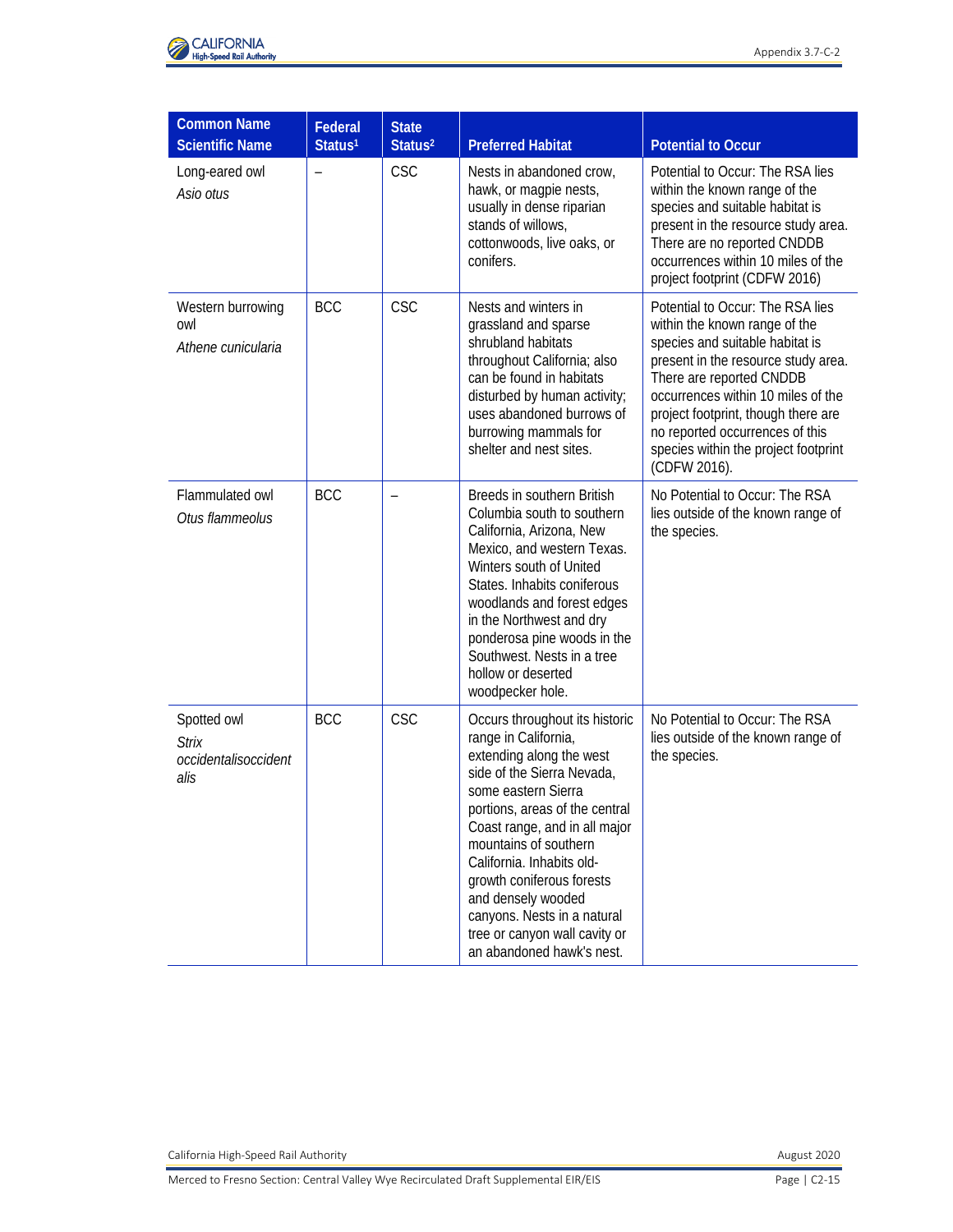

| <b>Common Name</b><br><b>Scientific Name</b>        | Federal<br>Status <sup>1</sup> | <b>State</b><br>Status <sup>2</sup> | <b>Preferred Habitat</b>                                                                                                                                                                                                                                                                                                                                                                                     | <b>Potential to Occur</b>                                                                                                                                                                                                                          |
|-----------------------------------------------------|--------------------------------|-------------------------------------|--------------------------------------------------------------------------------------------------------------------------------------------------------------------------------------------------------------------------------------------------------------------------------------------------------------------------------------------------------------------------------------------------------------|----------------------------------------------------------------------------------------------------------------------------------------------------------------------------------------------------------------------------------------------------|
| Costa's hummingbird<br>Calypte costae               | <b>BCC</b>                     | $\qquad \qquad -$                   | Primarily found in southern<br>California but may nest<br>locally along the western<br>edge of the San Joaquin<br>Valley. Found in shrub<br>habitats and areas with<br>trees. Nest is a delicately<br>woven cup, with leaves or<br>lichens fastened to the<br>outside, built low on a<br>protected branch of a bush<br>or small tree.                                                                        | Potential to Occur: The RSA lies<br>within the known range of the<br>species and suitable habitat is<br>present in the resource study area.<br>There are no reported CNDDB<br>occurrences within 10 miles of the<br>project footprint (CDFW 2016). |
| Allen's hummingbird<br>Selasphorus sasin            | <b>BCC</b>                     |                                     | Breeds along coast from<br>southern Oregon to southern<br>California and is a resident of<br>southern California. Also<br>winters in Mexico. Prefers<br>coastal chaparral, brushland,<br>and edges of redwood<br>forests. Nest is a tightly<br>woven cup placed on a<br>sheltered branch.                                                                                                                    | No Potential to Occur: The RSA<br>lies outside of the known range of<br>the species.                                                                                                                                                               |
| Lewis's woodpecker<br>Melanerpes lewis              | <b>BCC</b>                     |                                     | Breeds in central California.<br>Winters from southern British<br>Columbia and Oregon to<br>Colorado and south to<br>northern Mexico; wanders<br>east to the Great Plains.<br>Prefers open pine-oak<br>woodlands, oak or<br>cottonwood groves in<br>grasslands, ponderosa pine<br>country. Forms loose<br>colonies nesting in cavities of<br>dead stumps or tree limbs<br>often at a considerable<br>height. | No Potential to Occur: The RSA<br>lies outside of the known range of<br>the species.                                                                                                                                                               |
| White-headed<br>woodpecker<br>Picoides albolarvatus | <b>BCC</b>                     |                                     | Resident from extreme<br>south-central British<br>Columbia, northeastern<br>Washington, and Idaho,<br>south to southern California<br>and western Nevada. Prefers<br>ponderosa pine belts of the<br>mountains; also in subalpine<br>belts of firs. Nest cavities are<br>in a pine stub or snag, often<br>close to the ground.                                                                                | No Potential to Occur: The RSA<br>lies outside of the known range of<br>the species.                                                                                                                                                               |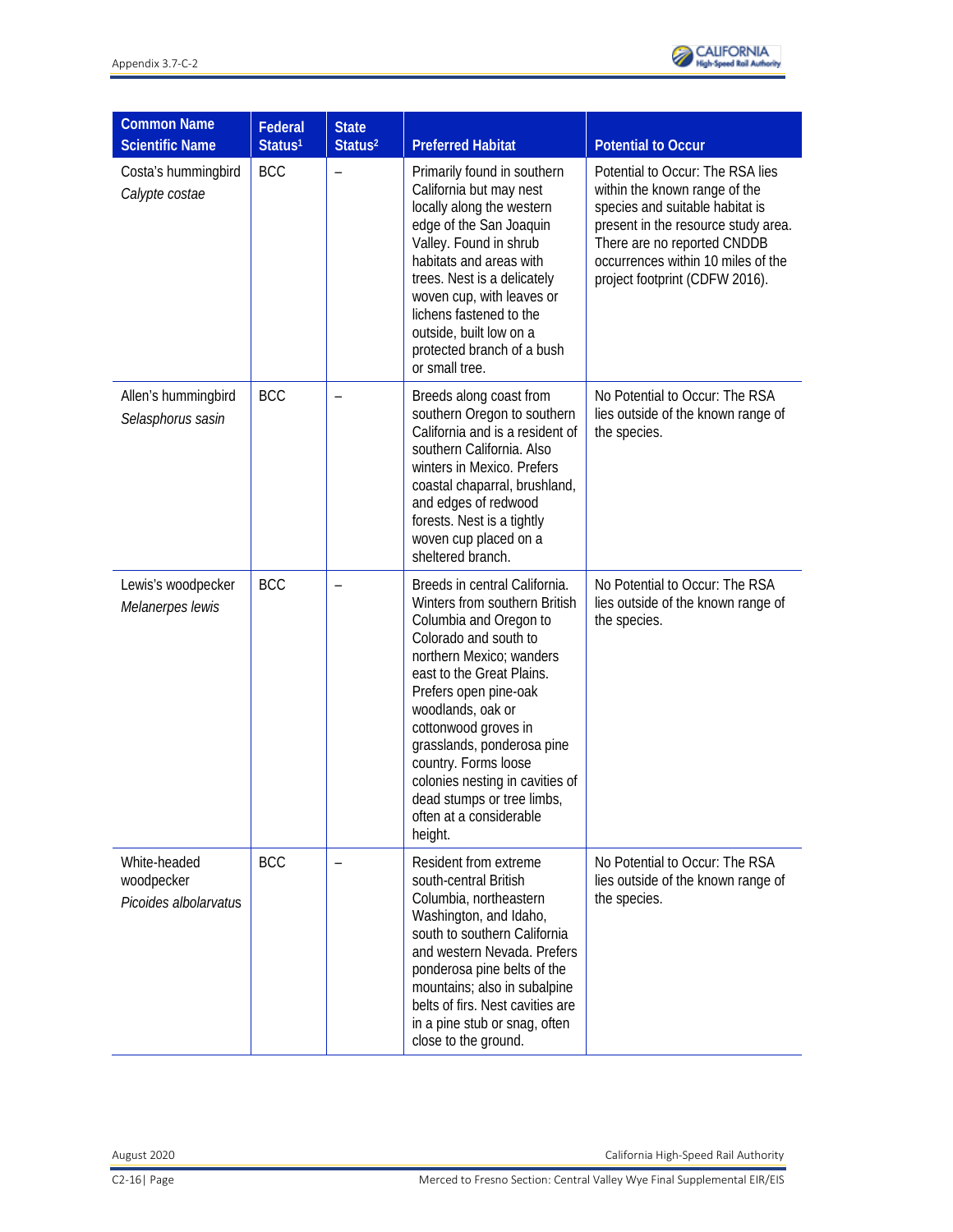

| <b>Common Name</b><br><b>Scientific Name</b> | Federal<br>Status <sup>1</sup> | <b>State</b><br>Status <sup>2</sup> | <b>Preferred Habitat</b>                                                                                                                                                                                                                                                  | <b>Potential to Occur</b>                                                                                                                                                                                                                                                                                                                                                                                                                                                                                                                                                                                                           |
|----------------------------------------------|--------------------------------|-------------------------------------|---------------------------------------------------------------------------------------------------------------------------------------------------------------------------------------------------------------------------------------------------------------------------|-------------------------------------------------------------------------------------------------------------------------------------------------------------------------------------------------------------------------------------------------------------------------------------------------------------------------------------------------------------------------------------------------------------------------------------------------------------------------------------------------------------------------------------------------------------------------------------------------------------------------------------|
| Nuttall's woodpecker<br>Picoides nuttallii   | <b>BCC</b>                     | $\overline{\phantom{0}}$            | Resident from northern<br>California to Baja California.<br>Prefers canyon scrub oaks,<br>oak woodlands, and<br>streamside growth. Nests in<br>holes excavated in a thin<br>dead branch of an oak or<br>cottonwood, or even a large,<br>thick-stemmed elderberry<br>bush. | Potential to Occur: The RSA lies<br>within the known range of the<br>species and suitable habitat is<br>present in the resource study area.                                                                                                                                                                                                                                                                                                                                                                                                                                                                                         |
| Loggerhead shrike<br>Lanius Iudovicianus     | <b>BCC</b>                     | <b>CSC</b>                          | Breeds and forages in open<br>habitats interspersed with<br>shrubs and small trees,<br>including disturbed habitats.                                                                                                                                                      | Potential to Occur: The RSA lies<br>within the known range of the<br>species and suitable habitat is<br>present in the resource study area.<br>There are no reported CNDDB<br>occurrences within 10 miles of the<br>project footprint (CDFW 2016),<br>though the species was observed<br>in the RSA during the 2014<br>reconnaissance field survey<br>footprint.                                                                                                                                                                                                                                                                    |
| Least bell's vireo<br>Vireo bellii pusillus  | E                              | E                                   | Riparian thickets either near<br>water or in dry portions of<br>river bottoms; nests along<br>margins of bushes and<br>forages low to the ground.                                                                                                                         | Potential to Occur: The habitat<br>study area lies within the historical<br>range of the least bell's vireo;<br>however, the current distribution of<br>the species is primarily restricted<br>to riverine systems in southern<br>California; The species was<br>extirpated from the Central Valley<br>in the 1940's. However, in 2005, a<br>breeding pair was observed in the<br>San Joaquin Wildlife Refuge.<br>There is potential for this species<br>to nest in the habitat study area in<br>the future. There are no CNDDB<br>reported occurrences of this<br>species within 10 miles of the<br>project footprint (CDFW 2016). |
| Yellow-billed magpie<br>Pica nuttalli        | <b>BCC</b>                     |                                     | Resident in California's<br>Central Valley and adjacent<br>foothills. Common in oak<br>savannas, oak woods,<br>riverside growth, ranches,<br>and suburbs. Nests in<br>colonies in tall trees with<br>dense foliage and builds<br>nests of twigs and sticks.               | Potential to Occur: The RSA lies<br>within the known range of the<br>species and suitable habitat is<br>present in the resource study area.<br>There are no reported CNDDB<br>occurrences within 10 miles of the<br>project footprint (CDFW 2016                                                                                                                                                                                                                                                                                                                                                                                    |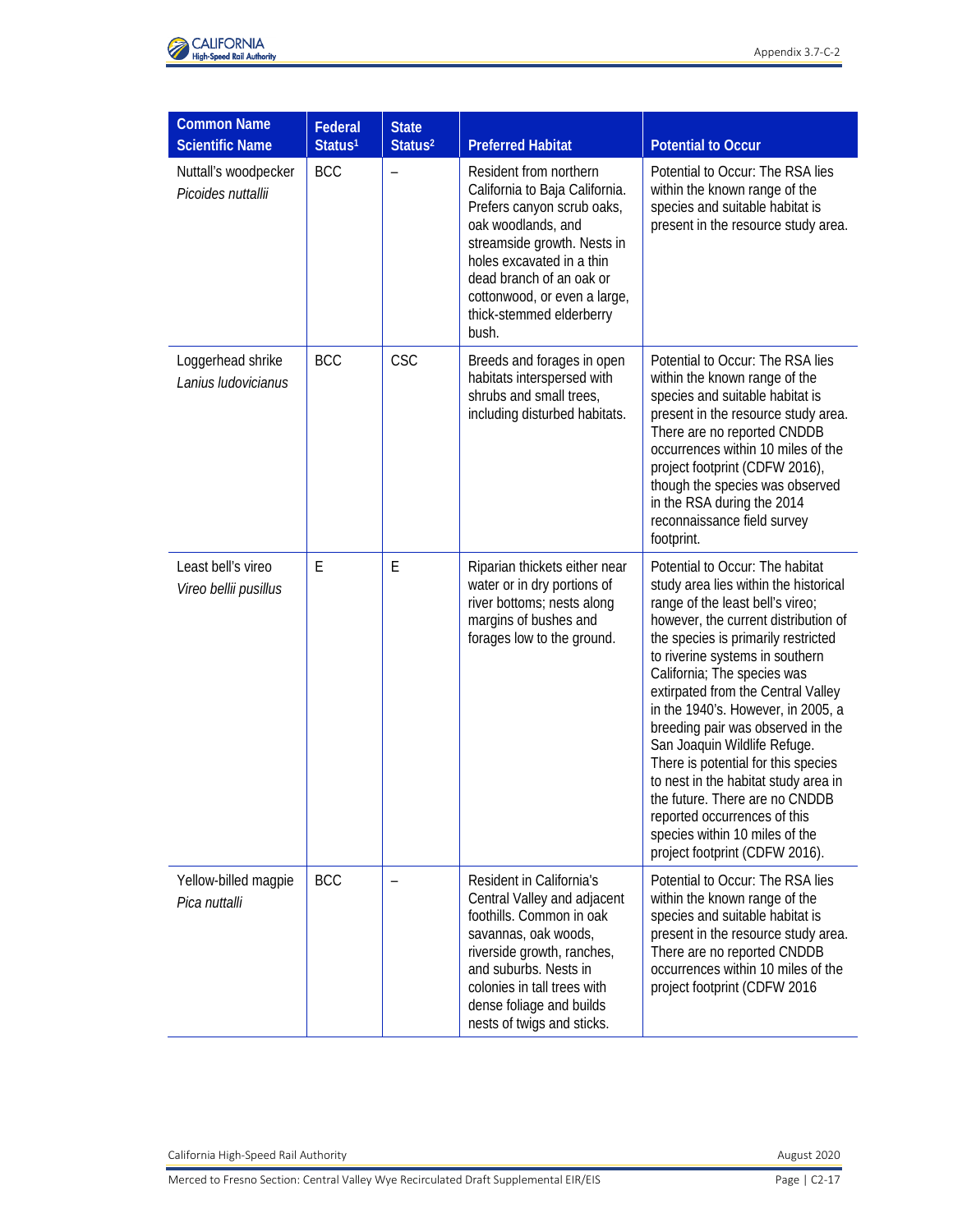

| <b>Common Name</b><br><b>Scientific Name</b>      | Federal<br>Status <sup>1</sup> | <b>State</b><br>Status <sup>2</sup> | <b>Preferred Habitat</b>                                                                                                                                                                                                                                           | <b>Potential to Occur</b>                                                                                                                                                                                                                          |
|---------------------------------------------------|--------------------------------|-------------------------------------|--------------------------------------------------------------------------------------------------------------------------------------------------------------------------------------------------------------------------------------------------------------------|----------------------------------------------------------------------------------------------------------------------------------------------------------------------------------------------------------------------------------------------------|
| Purple martin<br>Progne subis                     |                                | <b>CSC</b>                          | Nests in abandoned<br>woodpecker holes in oaks,<br>cottonwoods, and other<br>deciduous trees in a variety<br>of wooded and riparian<br>habitats. Also nests in<br>vertical drainage holes under<br>elevated freeways and<br>highway bridges.                       | Potential to Occur: The RSA lies<br>within the known range of the<br>species and suitable habitat is<br>present in the resource study area.<br>There are no reported CNDDB<br>occurrences within 10 miles of the<br>project footprint (CDFW 2016). |
| Oak titmouse<br>Baeolophus<br>inornatus           | <b>BCC</b>                     |                                     | Resident from southern<br>Oregon south to Baja<br>California. Prefers live oaks<br>and deciduous growths of all<br>kinds. Nests in tree cavities,<br>fence post holes, or crevices<br>of old buildings. Nest is<br>composed of grasses, fur,<br>and some feathers. | Potential to Occur: The RSA lies<br>within the known range of the<br>species and suitable habitat is<br>present in the resource study area.                                                                                                        |
| Cactus wren<br>Campylorhynchus<br>brunneicapillus | <b>BCC</b>                     |                                     | Resident in southern<br>California. Prefers desert<br>thickets and cacti. Nest is a<br>mass of fine grass and straw<br>with a side entrance, lined<br>with feathers and hair and<br>placed in the top of a thorny<br>desert shrub or spiny cactus.                 | No Potential to Occur: The RSA<br>lies outside of the known range of<br>the species.                                                                                                                                                               |
| Le Conte's thrasher<br>Toxostoma lecontei         | <b>BCC</b>                     | <b>CSC</b>                          | Permanent resident within<br>California range. Commonly<br>found on very dry and lightly<br>vegetated plains with desert<br>scrub, particularly saltbush<br>and creosote bush. Nests in<br>thick, dense, and thorny<br>desert shrubs or cholla cacti.              | No Potential to Occur: The RSA<br>lies outside of the known range of<br>the species.                                                                                                                                                               |
| Yellow warbler<br>Dendroica petechia<br>brewsteri | <b>BCC</b>                     | <b>CSC</b>                          | Nests in riparian areas<br>dominated by willows,<br>cottonwoods, sycamores, or<br>alders or in mature<br>chaparral; may also use<br>oaks, conifers, and urban<br>areas near stream courses.                                                                        | Potential to Occur: The RSA lies<br>within the known range of the<br>species and suitable habitat is<br>present in the resource study area.<br>There are no reported CNDDB<br>occurrences within 10 miles of the<br>project footprint (CDFW 2016). |
| Yellow-breasted chat<br>Icteria virens            |                                | <b>CSC</b>                          | Nests in dense riparian<br>thickets of willow and other<br>brushy tangles, including<br>briars and stream thickets<br>near watercourses.                                                                                                                           | Potential to Occur: The RSA lies<br>within the known range of the<br>species and suitable habitat is<br>present in the resource study area.<br>There are no reported CNDDB<br>occurrences within 10 miles of the<br>project footprint (CDFW 2016). |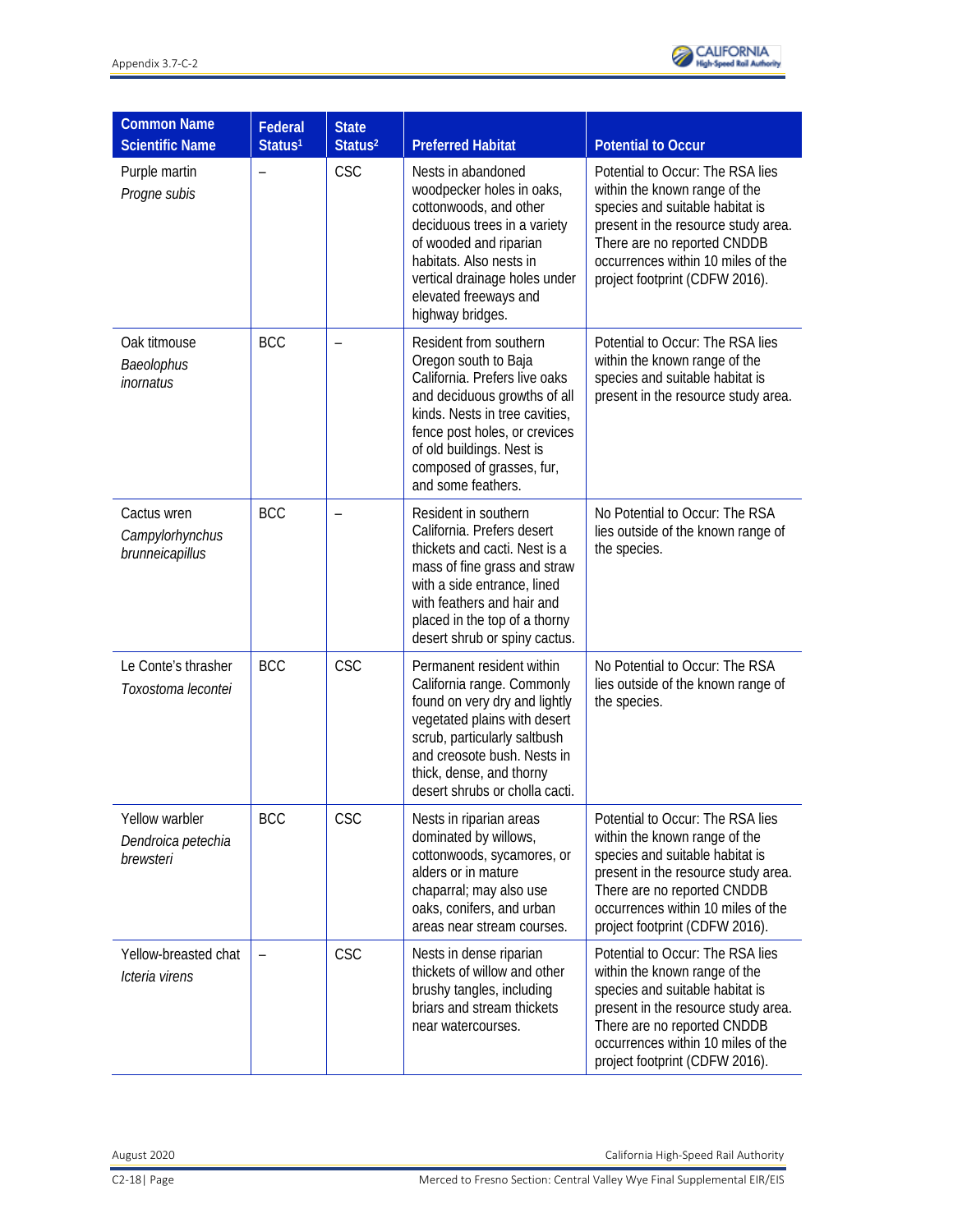

| <b>Common Name</b>                                             |                                |                                     |                                                                                                                                                                                                                                                                                                                 |                                                                                                                                                                                                                                                                                                                                                 |
|----------------------------------------------------------------|--------------------------------|-------------------------------------|-----------------------------------------------------------------------------------------------------------------------------------------------------------------------------------------------------------------------------------------------------------------------------------------------------------------|-------------------------------------------------------------------------------------------------------------------------------------------------------------------------------------------------------------------------------------------------------------------------------------------------------------------------------------------------|
| <b>Scientific Name</b>                                         | Federal<br>Status <sup>1</sup> | <b>State</b><br>Status <sup>2</sup> | <b>Preferred Habitat</b>                                                                                                                                                                                                                                                                                        | <b>Potential to Occur</b>                                                                                                                                                                                                                                                                                                                       |
| Grasshopper<br>sparrow<br>Ammodramus<br>savannarum             | <b>BCC</b>                     | <b>CSC</b>                          | Occurs in dry, dense<br>grasslands, especially those<br>with a variety of grasses and<br>tall forbs and scattered<br>shrubs for singing perches.<br>Nests in slight depressions in<br>dense grasslands.                                                                                                         | Potential to Occur: The RSA lies<br>within the known range of the<br>species and suitable habitat is<br>present in the resource study area.<br>There are no reported CNDDB<br>occurrences within 10 miles of the<br>project footprint (CDFW 2016).                                                                                              |
| Oregon vesper<br>sparrow<br>Pooecetes<br>gramineus affinis     |                                | <b>CSC</b>                          | Winters in California.<br>Grassland wintering habitat<br>characterized as mainly<br>open ground with little<br>vegetation, or short grass<br>and low annuals, including<br>stubble fields, meadows, and<br>road edges.                                                                                          | Potential to Occur: The RSA lies<br>within the known range of the<br>species and suitable habitat is<br>present in the resource study area.<br>There are no reported CNDDB<br>occurrences within 10 miles of the<br>project footprint (CDFW 2016).                                                                                              |
| Black-chinned<br>sparrow<br>Spizella atrogularis               | <b>BCC</b>                     | $\qquad \qquad -$                   | Breeds from central<br>California, southern Nevada,<br>southern Utah, Arizona,<br>southern New Mexico, and<br>western Texas southward<br>and winters along Mexican<br>border. Prefers low, dense<br>chaparral, mountain slopes;<br>and sagebrush. Nest is a<br>grass-lined cup well<br>concealed in a low bush. | No Potential to Occur: The RSA<br>lies outside of the known range of<br>the species.                                                                                                                                                                                                                                                            |
| Tricolored blackbird<br>Agelaius tricolor                      | $\qquad \qquad -$              | T,                                  | Nests next to open water<br>where there is extensive<br>emergent vegetation,<br>blackberry, or wild rose<br>bushes; frequently forages in<br>grain fields.                                                                                                                                                      | Potential to Occur: The RSA lies<br>within the known range of the<br>species and suitable habitat is<br>present in the resource study area.<br>There are reported CNDDB<br>occurrences within 10 miles of the<br>project footprint, though there are<br>no reported occurrences of this<br>species within the project footprint<br>(CDFW 2016). |
| Yellow-headed<br>blackbird<br>Xanthocephalus<br>xanthocephalus |                                | <b>CSC</b>                          | Nest over persistent water in<br>freshwater emergent<br>wetlands with dense<br>vegetation adjacent to deep<br>water, and along borders of<br>lake or ponds.                                                                                                                                                     | Potential to Occur: The RSA lies<br>within the known range of the<br>species and suitable habitat is<br>present in the resource study area.<br>There are reported CNDDB<br>occurrences within 10 miles of the<br>project footprint, though there are<br>no reported occurrences of this<br>species within the project footprint<br>(CDFW 2016). |

Merced to Fresno Section: Central Valley Wye Recirculated Draft Supplemental EIR/EIS Page | C2-19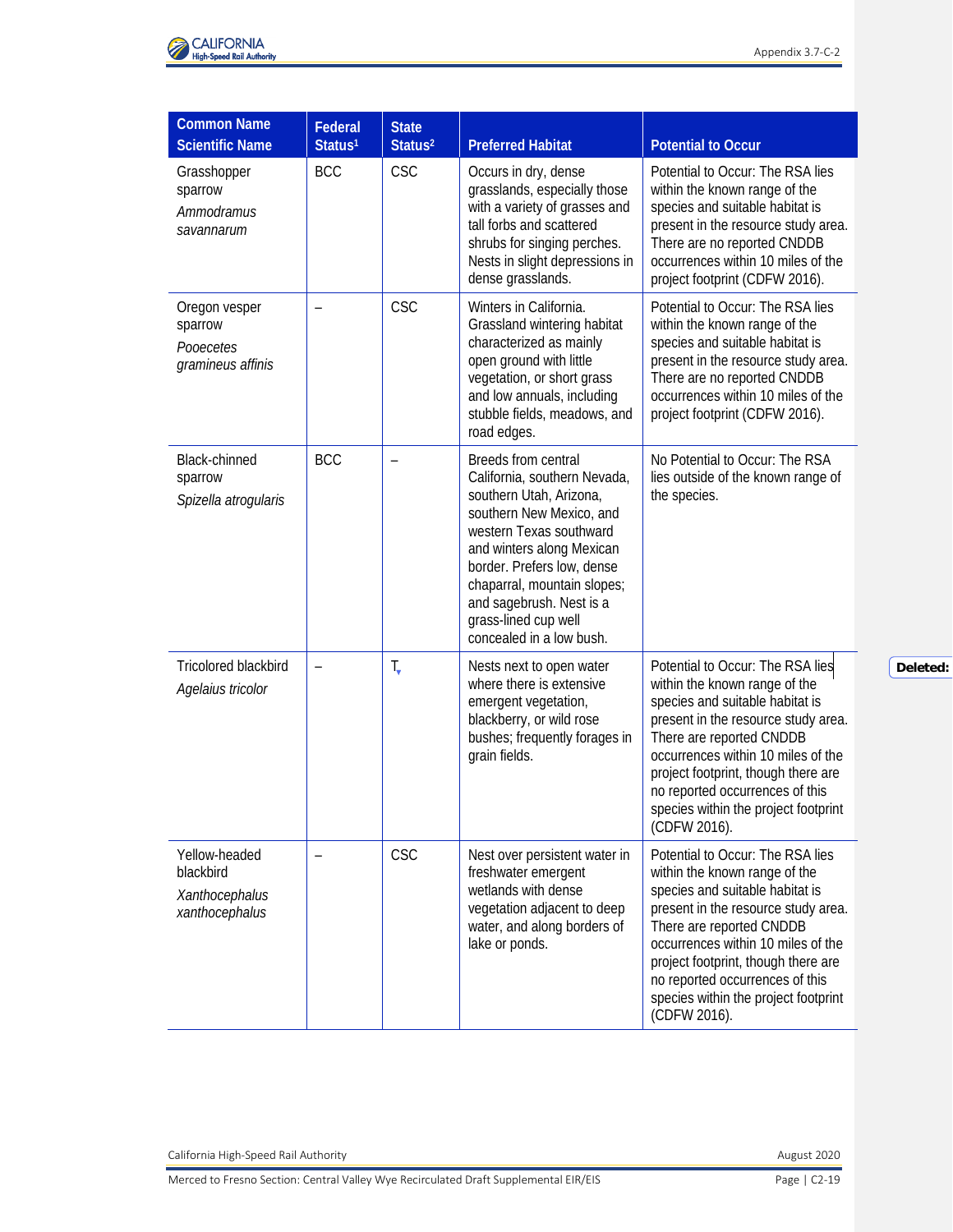

| <b>Common Name</b><br><b>Scientific Name</b>                         | Federal<br>Status <sup>1</sup> | <b>State</b><br>Status <sup>2</sup> | <b>Preferred Habitat</b>                                                                                                                                                                                                                                                                                       | <b>Potential to Occur</b>                                                                                                                                                                                                                                                                                                                                |
|----------------------------------------------------------------------|--------------------------------|-------------------------------------|----------------------------------------------------------------------------------------------------------------------------------------------------------------------------------------------------------------------------------------------------------------------------------------------------------------|----------------------------------------------------------------------------------------------------------------------------------------------------------------------------------------------------------------------------------------------------------------------------------------------------------------------------------------------------------|
| Lawrence's goldfinch<br>Carduelis lawrencei                          | <b>BCC</b>                     |                                     | Breeds in central and<br>southern California, west of<br>Sierra Nevada and south into<br>Baja California; winters south<br>and east to extreme western<br>Texas. Prefers dry grassy<br>slopes with weed patches,<br>chaparral, and open<br>woodlands. Nest is a tightly<br>woven cup in a low tree or<br>bush. | Potential to Occur: The RSA lies<br>within the known range of the<br>species and suitable habitat is<br>present in the resource study area.<br>There are no reported CNDDB<br>occurrences within 10 miles of the<br>project footprint (CDFW 2016).                                                                                                       |
| <b>Mammals</b>                                                       |                                |                                     |                                                                                                                                                                                                                                                                                                                |                                                                                                                                                                                                                                                                                                                                                          |
| Pallid bat<br>Antrozous pallidus                                     |                                | <b>CSC</b>                          | Forages in open areas of<br>grasslands, shrublands,<br>woodlands, and forests from<br>sea level up through mixed<br>conifers. Roosts in<br>crevasses in trees,<br>structures, and rock.                                                                                                                        | Potential to Occur: The RSA lies<br>within the known range of the<br>species and suitable roosting and<br>foraging habitat is present in the<br>resource study area. There are no<br>reported CNDDB occurrences<br>within 10 miles of the project<br>footprint (CDFW 2016).                                                                              |
| Townsend's big-<br>eared bat<br>Corynorhinus<br>townsendiitownsendii |                                | CT/CSC                              | Forages in arid areas and<br>open coniferous forests.<br>Roosts in rocky areas with<br>caves or tunnels.                                                                                                                                                                                                       | No Potential to Occur: The habitat<br>study area lies within the known<br>range of the species and but does<br>not contain suitable roosting<br>habitat.                                                                                                                                                                                                 |
| Western mastiff bat<br>Eumops perotis<br>californicus                |                                | <b>CSC</b>                          | Roosts in crevices in cliff<br>faces, high buildings, and<br>tunnels. Forages in arid,<br>semi-arid habitat -<br>coniferous and deciduous<br>woodlands, coastal scrub,<br>grasslands, chaparral, etc.                                                                                                          | Potential to Occur: The RSA lies<br>within the known range of the<br>species and suitable foraging<br>habitat is present in the resource<br>study area. There are reported<br>CNDDB occurrences within 10<br>miles of the project footprint,<br>though there are no reported<br>occurrences of this species within<br>the project footprint (CDFW 2016). |
| Western red bat<br>Lasiurus blossevillii                             |                                | CSC                                 | Roost primarily in trees,<br>prefers habitat edges and<br>mosaics with trees that are<br>protected above and open<br>below for foraging.                                                                                                                                                                       | Potential to Occur: The RSA lies<br>within the known range of the<br>species and suitable roosting and<br>foraging habitat is present in the<br>resource study area. There are no<br>reported CNDDB occurrences<br>within 10 miles of the project<br>footprint (CDFW 2016).                                                                              |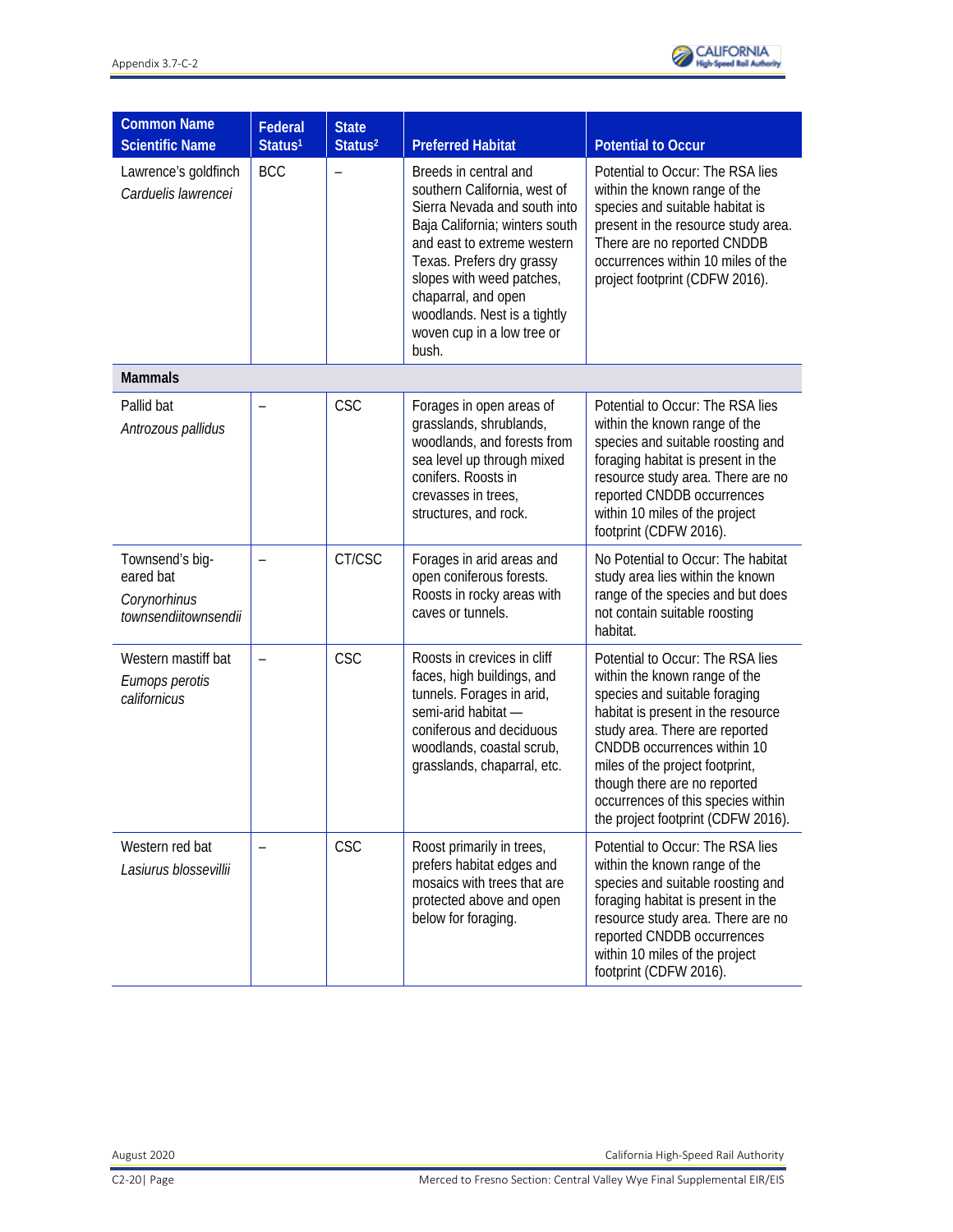

| <b>Common Name</b><br><b>Scientific Name</b>           | Federal<br>Status <sup>1</sup> | <b>State</b><br>Status <sup>2</sup> | <b>Preferred Habitat</b>                                                                                                                                                                                                                                                                                      | <b>Potential to Occur</b>                                                                                                                                                                                                                                                                                                                        |
|--------------------------------------------------------|--------------------------------|-------------------------------------|---------------------------------------------------------------------------------------------------------------------------------------------------------------------------------------------------------------------------------------------------------------------------------------------------------------|--------------------------------------------------------------------------------------------------------------------------------------------------------------------------------------------------------------------------------------------------------------------------------------------------------------------------------------------------|
| Ringtail<br>Bassariscus astutus                        |                                | <b>FP</b>                           | Occurs primarily in riparian<br>habitats but also known from<br>most forest and shrub<br>habitats from lower to mid<br>elevations. Usually found<br>near water.                                                                                                                                               | Potential to Occur: The RSA lies<br>within the known range of the<br>species and suitable habitat is<br>present in the resource study area.<br>There are no reported CNDDB<br>occurrences within 10 miles of the<br>project footprint (CDFW 2016).                                                                                               |
| American badger<br>Taxidea taxus                       |                                | <b>CSC</b>                          | Grasslands, savannas, and<br>mountain meadows near<br>timberline are preferred.<br>Principal requirements:<br>sufficient food, friable soils,<br>and relatively open,<br>uncultivated ground. Preys<br>primarily on burrowing<br>rodents such as gophers,<br>ground squirrels, marmots,<br>and kangaroo rats. | Potential to Occur: The RSA lies<br>within the known range of the<br>species and suitable habitat is<br>present in the resource study area.<br>There are reported CNDDB<br>occurrences within 10 miles of the<br>project footprint, though there are<br>no reported occurrences of this<br>species within the project footprint<br>(CDFW 2016a). |
| Fresno kangaroo rat<br>Dipodomys<br>nitratoides exilis | E                              | F                                   | Sandy or saline soils in<br>chenopod scrub and annual<br>grassland communities on<br>the Valley floor. Recently<br>they have been found only in<br>alkali sink communities.                                                                                                                                   | No Potential to Occur: The habitat<br>study area lies outside the species'<br>current range and suitable habitat<br>is not present (CDFW 2016).                                                                                                                                                                                                  |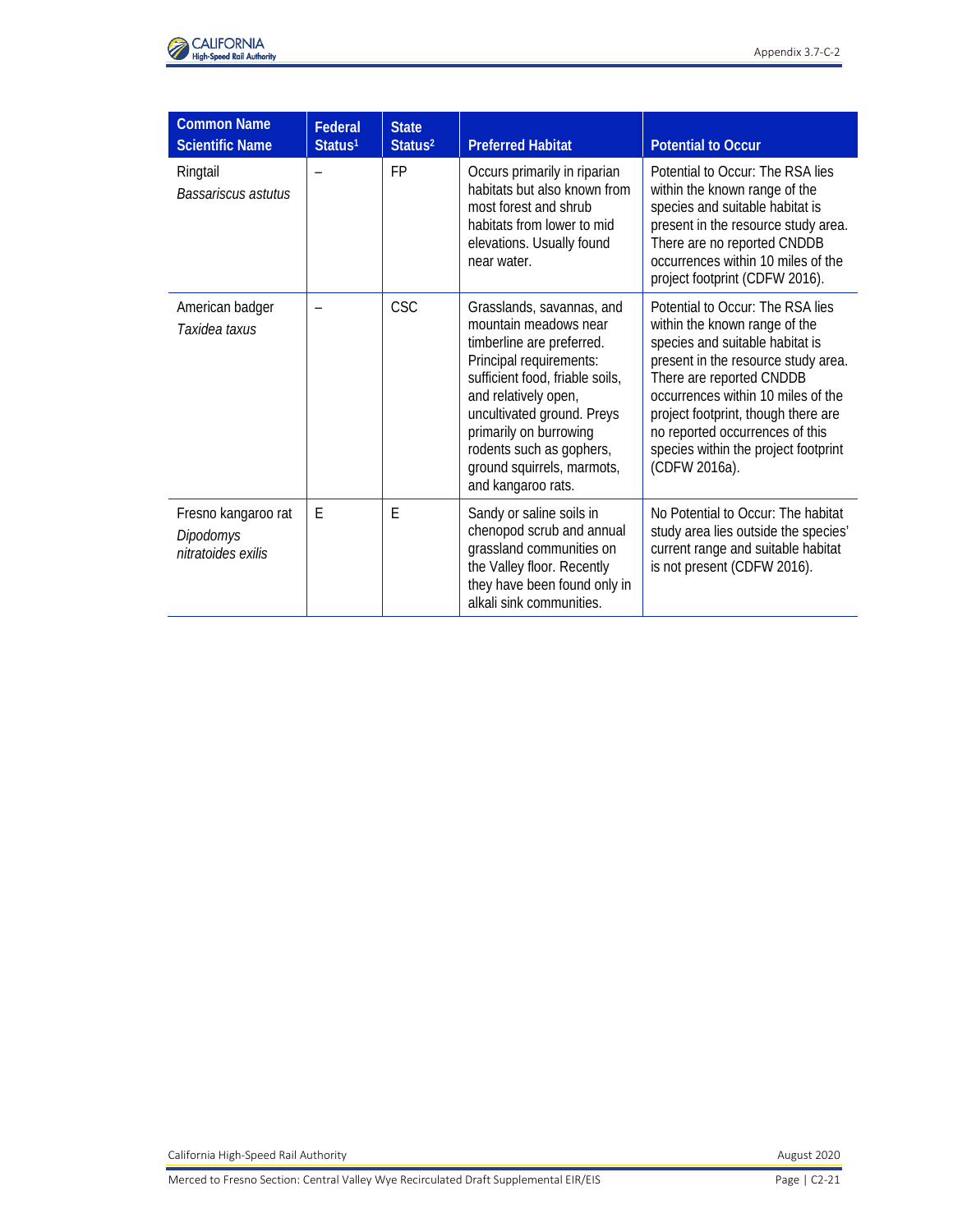

| <b>Common Name</b><br><b>Scientific Name</b>     | <b>Federal</b><br>Status <sup>1</sup> | <b>State</b><br>Status <sup>2</sup> | <b>Preferred Habitat</b>                                                                                                                                         | <b>Potential to Occur</b>                                                                                                                                                                                                                                                                                                                       |
|--------------------------------------------------|---------------------------------------|-------------------------------------|------------------------------------------------------------------------------------------------------------------------------------------------------------------|-------------------------------------------------------------------------------------------------------------------------------------------------------------------------------------------------------------------------------------------------------------------------------------------------------------------------------------------------|
| San Joaquin kit fox<br>Vulpes macrotis<br>mutica | E                                     |                                     | Annual grassland or grassy<br>open stages with scattered<br>shrubby vegetation; needs<br>loose-textured sandy soils<br>for burrowing, and suitable<br>prey base. | Potential to Occur: The RSA lies<br>within the known range of the<br>species and suitable habitat is<br>present in the resource study area.<br>There are reported CNDDB<br>occurrences within 10 miles of the<br>project footprint, though there are<br>no reported occurrences of this<br>species within the project footprint<br>(CDFW 2016). |

*Sources: CDFW 2016; Moyle 2002; USFWS 2007*

Notes:

<sup>1</sup> Federal Status C(E) = Candidate for Endangered listing status

C(T) = Candidate for Threatened listing status

 $C(T/E)$  = Candidate for Threatened or Endangered listing status

SC = Special Concern

FE = Endangered

FT = Threatened

BGEPA = Protected under the Bald and Golden Eagle Protection Act

BCC = Birds of Conservation Concern designated by the U.S. Fish and Wildlife Service.

<sup>2</sup> State Status

SE = Endangered

ST = Threatened

CT = Candidate for Threatened listing status

CE = Candidate for Endangered listing status

CSC = California Species of Special Concern designated by the California Department of Fish and Game.

FP = Fully Protected species designated by the California Department of Fish and Game.

CDFG = California Department of Fish and Game

CDFW = California Department of Fish and Wildlife

CNDDB = California Natural Diversity Database

RSA = Resource study area

USFWS = U.S. Fish and Wildlife Service